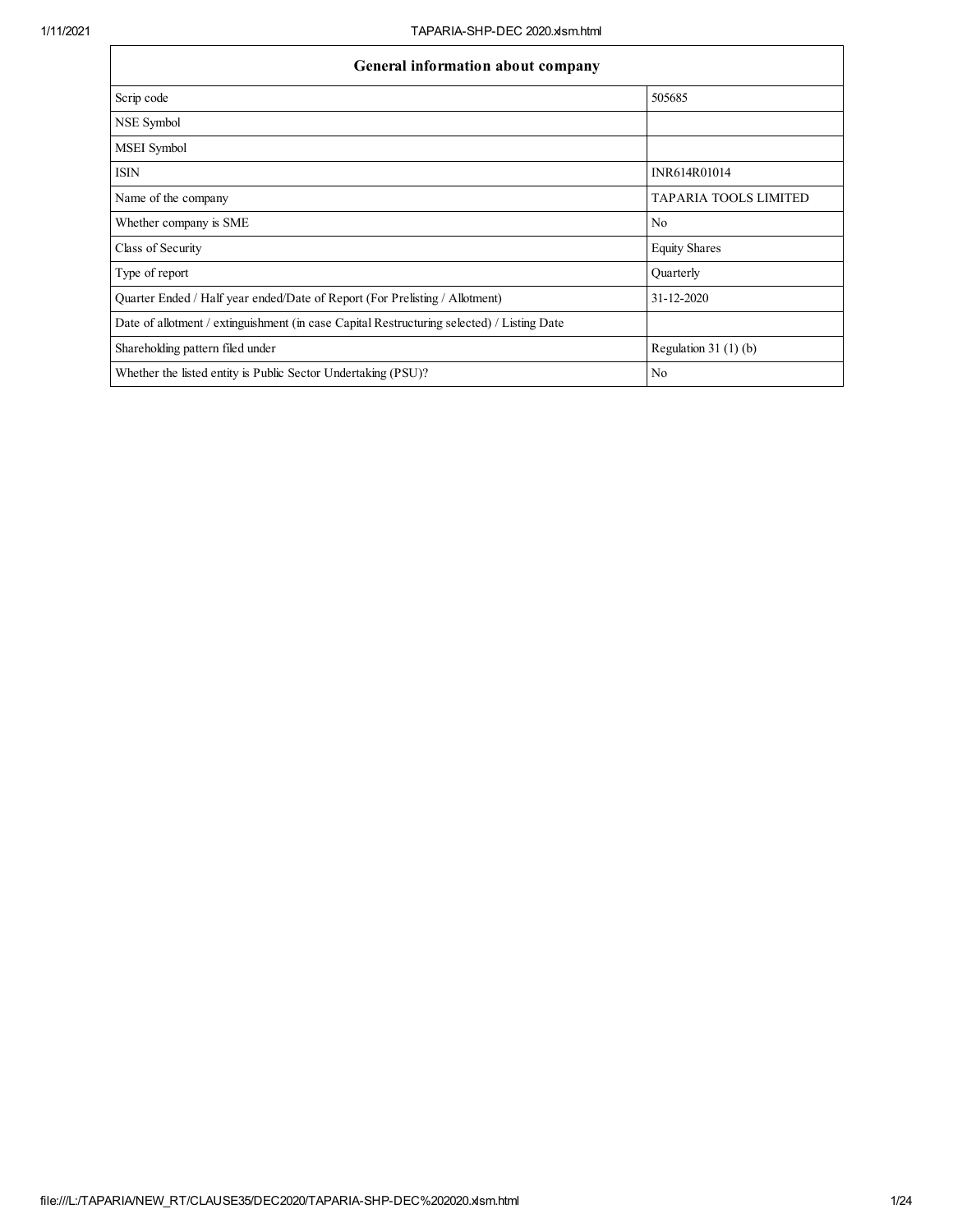|                       | <b>Declaration</b>                                                                        |                |                                |                       |                             |  |  |  |  |  |  |  |
|-----------------------|-------------------------------------------------------------------------------------------|----------------|--------------------------------|-----------------------|-----------------------------|--|--|--|--|--|--|--|
| Sr.<br>N <sub>0</sub> | Particular                                                                                | Yes/No         | Promoter and<br>Promoter Group | Public<br>shareholder | Non Promoter-<br>Non Public |  |  |  |  |  |  |  |
| 1                     | Whether the Listed Entity has issued any partly paid up shares?                           | N <sub>0</sub> | N <sub>0</sub>                 | N <sub>0</sub>        | N <sub>0</sub>              |  |  |  |  |  |  |  |
| $\overline{2}$        | Whether the Listed Entity has issued any Convertible Securities?                          | N <sub>0</sub> | N <sub>0</sub>                 | N <sub>0</sub>        | N <sub>0</sub>              |  |  |  |  |  |  |  |
| 3                     | Whether the Listed Entity has issued any Warrants?                                        | N <sub>0</sub> | N <sub>0</sub>                 | No                    | No                          |  |  |  |  |  |  |  |
| $\overline{4}$        | Whether the Listed Entity has any shares against which<br>depository receipts are issued? | No.            | N <sub>0</sub>                 | No                    | N <sub>0</sub>              |  |  |  |  |  |  |  |
| 5                     | Whether the Listed Entity has any shares in locked-in?                                    | No             | N <sub>0</sub>                 | N <sub>0</sub>        | N <sub>0</sub>              |  |  |  |  |  |  |  |
| 6                     | Whether any shares held by promoters are pledge or otherwise<br>encumbered?               | N <sub>0</sub> | N <sub>0</sub>                 |                       |                             |  |  |  |  |  |  |  |
| $\overline{7}$        | Whether company has equity shares with differential voting<br>rights?                     | N <sub>0</sub> | N <sub>0</sub>                 | N <sub>0</sub>        | N <sub>0</sub>              |  |  |  |  |  |  |  |
| 8                     | Whether the listed entity has any significant beneficial owner?                           | N <sub>0</sub> |                                |                       |                             |  |  |  |  |  |  |  |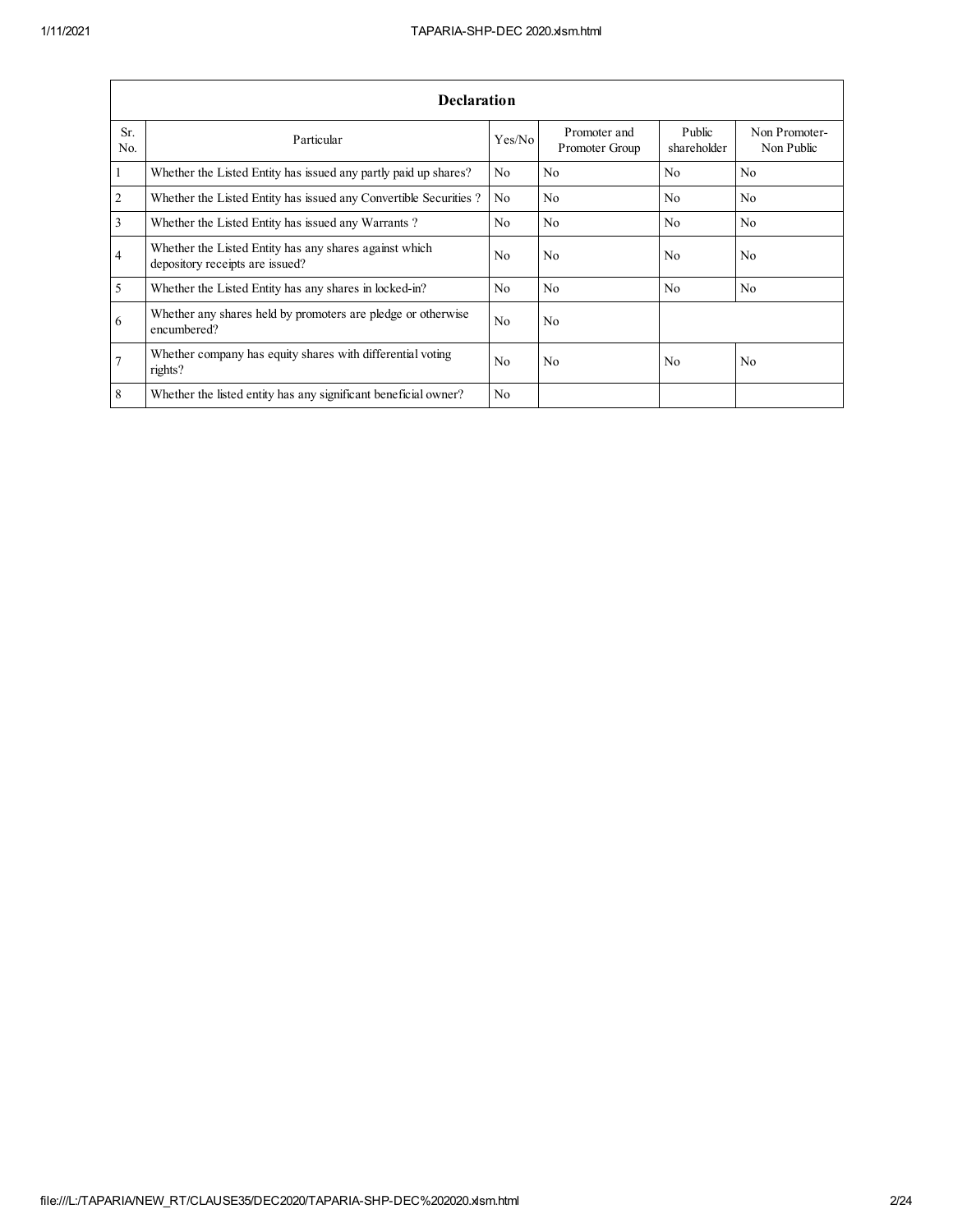|                 | Table 1 - Summary Statement holding of specified securities |                                  |                                   |                    |                          |                                    |                                                                                                                        |                                                                  |               |         |                       |  |  |
|-----------------|-------------------------------------------------------------|----------------------------------|-----------------------------------|--------------------|--------------------------|------------------------------------|------------------------------------------------------------------------------------------------------------------------|------------------------------------------------------------------|---------------|---------|-----------------------|--|--|
| Category<br>(1) | Category                                                    |                                  | No. of                            | No. Of<br>Partly   | No. Of<br>shares         | Total nos.                         | Shareholding as a %<br>of total no. of<br>shares (calculated<br>as per SCRR, 1957)<br>(VIII) As a $%$ of<br>$(A+B+C2)$ | Number of Voting Rights held in<br>each class of securities (IX) |               |         |                       |  |  |
|                 | of<br>shareholder                                           | Nos. Of<br>shareholders<br>(III) | fully paid<br>up equity<br>shares | paid-up<br>equity  | underlying<br>Depository | shares<br>held (VII)<br>$= (IV) +$ |                                                                                                                        | No of Voting (XIV)<br>Rights                                     |               |         | Total as              |  |  |
|                 | (II)                                                        |                                  | $\text{held (IV)}$                | shares<br>held (V) | Receipts<br>(VI)         | $(V)$ + $(VI)$                     |                                                                                                                        | Class<br>eg: $X$                                                 | Class<br>eg:y | Total   | $a\%$ of<br>$(A+B+C)$ |  |  |
| (A)             | Promoter<br>$\alpha$<br>Promoter<br>Group                   | 20                               | 2116517                           |                    |                          | 2116517                            | 69.72                                                                                                                  | 2116517                                                          |               | 2116517 | 69.72                 |  |  |
| (B)             | Public                                                      | 253                              | 919233                            |                    |                          | 919233                             | 30.28                                                                                                                  | 919233                                                           |               | 919233  | 30.28                 |  |  |
| (C)             | Non<br>Promoter-<br>Non Public                              |                                  |                                   |                    |                          |                                    |                                                                                                                        |                                                                  |               |         |                       |  |  |
| (C1)            | <b>Shares</b><br>underlying<br><b>DRs</b>                   |                                  |                                   |                    |                          |                                    |                                                                                                                        |                                                                  |               |         |                       |  |  |
| (C2)            | Shares held<br>by<br>Employee<br>Trusts                     |                                  |                                   |                    |                          |                                    |                                                                                                                        |                                                                  |               |         |                       |  |  |
|                 | Total                                                       | 273                              | 3035750                           |                    |                          | 3035750                            | 100                                                                                                                    | 3035750                                                          |               | 3035750 | 100                   |  |  |

# Table I - Summary Statement holding of specified securities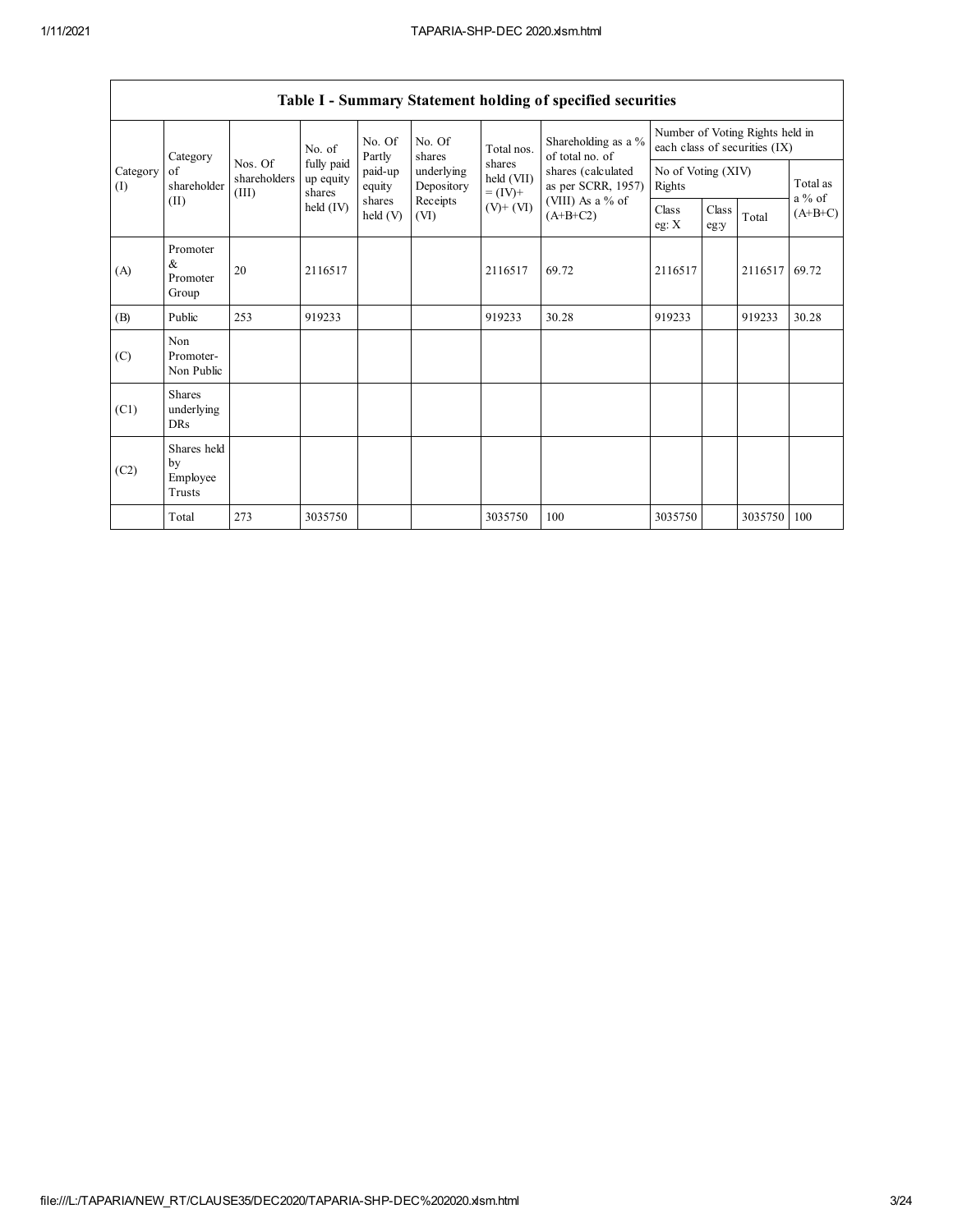$\overline{\phantom{a}}$ 

|                 |                                           |                                                 |                                 |                                                           | Table I - Summary Statement holding of specified securities                                  |                                        |                                                  |                                                                               |                                                  |                                       |
|-----------------|-------------------------------------------|-------------------------------------------------|---------------------------------|-----------------------------------------------------------|----------------------------------------------------------------------------------------------|----------------------------------------|--------------------------------------------------|-------------------------------------------------------------------------------|--------------------------------------------------|---------------------------------------|
| Category<br>(I) | Category<br>of<br>shareholder<br>(II)     | No. Of<br><b>Shares</b><br>Underlying           |                                 | No. Of Shares<br>Underlying<br>Outstanding<br>convertible | Shareholding, as a %<br>assuming full conversion<br>of convertible securities (              | Number of<br>Locked in<br>shares (XII) |                                                  | Number of<br><b>Shares</b><br>pledged or<br>otherwise<br>encumbered<br>(XIII) |                                                  | Number of<br>equity shares<br>held in |
|                 |                                           | Outstanding<br>convertible<br>securities<br>(X) | Outstanding<br>Warrants<br>(Xi) | securities and<br>No. Of<br>Warrants (Xi)<br>(a)          | as a percentage of diluted<br>share capital) $(XI)$ =<br>$(VII)+(X)$ As a % of<br>$(A+B+C2)$ | N <sub>0</sub><br>(a)                  | As a<br>$%$ of<br>total<br>Shares<br>held<br>(b) | N <sub>0</sub><br>(a)                                                         | As a<br>$%$ of<br>total<br>Shares<br>held<br>(b) | dematerialized<br>form $(XIV)$        |
| (A)             | Promoter<br>$\&$<br>Promoter<br>Group     |                                                 |                                 |                                                           | 69.72                                                                                        |                                        |                                                  |                                                                               |                                                  | 1604894                               |
| (B)             | Public                                    |                                                 |                                 |                                                           | 30.28                                                                                        |                                        |                                                  |                                                                               |                                                  | 306749                                |
| (C)             | Non<br>Promoter-<br>Non Public            |                                                 |                                 |                                                           |                                                                                              |                                        |                                                  |                                                                               |                                                  |                                       |
| (C1)            | <b>Shares</b><br>underlying<br><b>DRs</b> |                                                 |                                 |                                                           |                                                                                              |                                        |                                                  |                                                                               |                                                  |                                       |
| (C2)            | Shares held<br>by<br>Employee<br>Trusts   |                                                 |                                 |                                                           |                                                                                              |                                        |                                                  |                                                                               |                                                  |                                       |
|                 | Total                                     |                                                 |                                 |                                                           | 100                                                                                          |                                        |                                                  |                                                                               |                                                  | 1911643                               |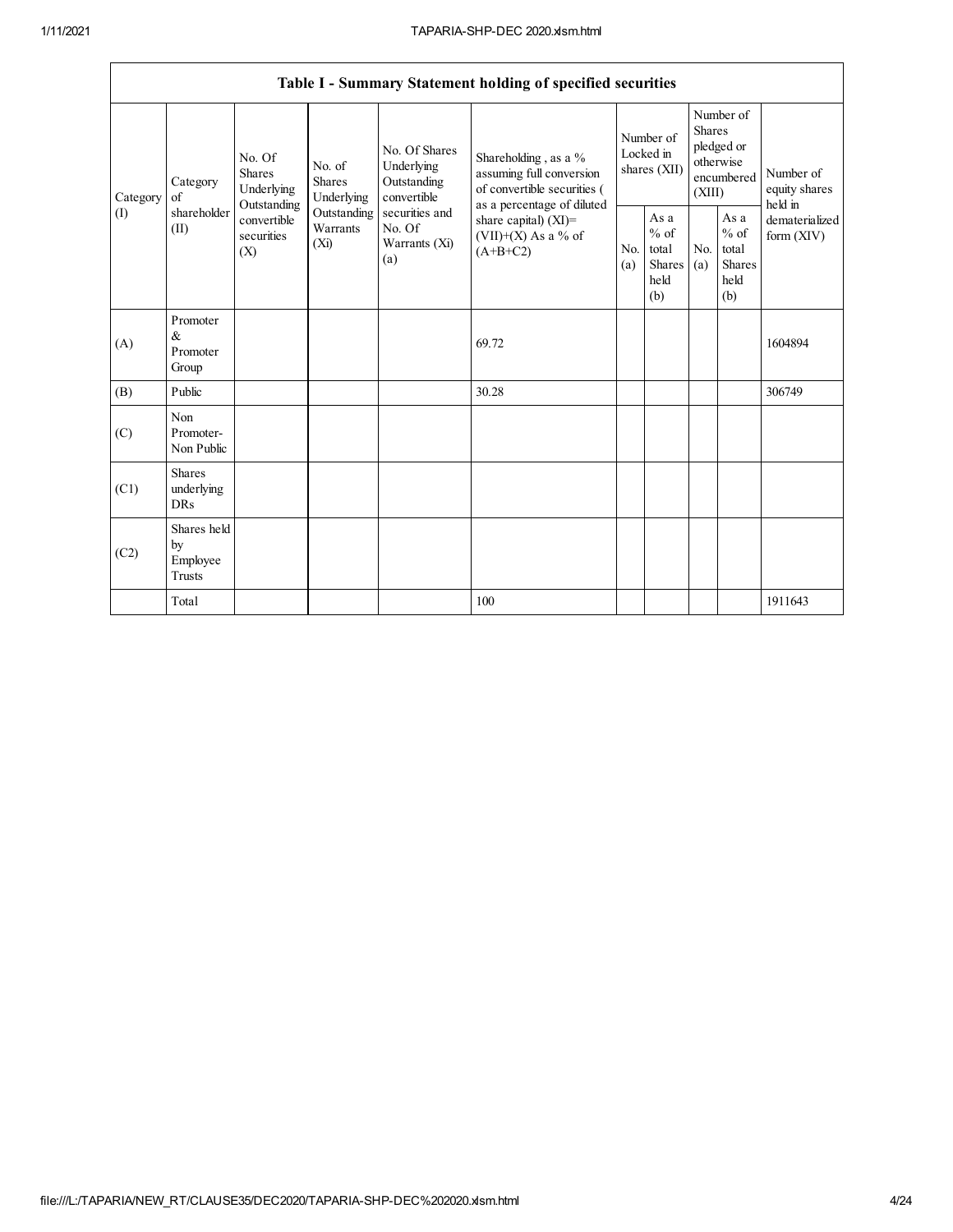| Table II - Statement showing shareholding pattern of the Promoter and Promoter Group        |                                                                                                                     |                                  |                                      |                                 |                                                |                                        |                                                             |                              |               |                                                                  |                           |  |
|---------------------------------------------------------------------------------------------|---------------------------------------------------------------------------------------------------------------------|----------------------------------|--------------------------------------|---------------------------------|------------------------------------------------|----------------------------------------|-------------------------------------------------------------|------------------------------|---------------|------------------------------------------------------------------|---------------------------|--|
|                                                                                             |                                                                                                                     |                                  | No. of                               | No. Of<br>Partly                | No. Of                                         | Total<br>nos.                          | Shareholding as<br>a % of total no.                         |                              |               | Number of Voting Rights held in<br>each class of securities (IX) |                           |  |
| Sr.                                                                                         | Category & Name<br>of the<br>Shareholders (I)                                                                       | Nos. Of<br>shareholders<br>(III) | fully<br>paid up<br>equity<br>shares | paid-<br>up<br>equity<br>shares | shares<br>underlying<br>Depository<br>Receipts | shares<br>held<br>$(VII) =$<br>$(IV)+$ | of shares<br>(calculated as<br>per SCRR,<br>1957) (VIII) As | No of Voting (XIV)<br>Rights |               |                                                                  | Total<br>as a<br>$%$ of   |  |
|                                                                                             |                                                                                                                     |                                  | held<br>(IV)                         | held<br>(V)                     | (VI)                                           | $(V)+$<br>(VI)                         | $a\%$ of<br>$(A+B+C2)$                                      | Class<br>eg: $X$             | Class<br>eg:y | Total                                                            | Total<br>Voting<br>rights |  |
| A                                                                                           | Table II - Statement showing shareholding pattern of the Promoter and Promoter Group                                |                                  |                                      |                                 |                                                |                                        |                                                             |                              |               |                                                                  |                           |  |
| (1)                                                                                         | Indian                                                                                                              |                                  |                                      |                                 |                                                |                                        |                                                             |                              |               |                                                                  |                           |  |
| (a)                                                                                         | Individuals/Hindu<br>undivided Family                                                                               | 19                               | 2091217                              |                                 |                                                | 2091217                                | 68.89                                                       | 2091217                      |               | 2091217                                                          | 68.89                     |  |
| (d)                                                                                         | Any Other<br>(specify)                                                                                              | $\mathbf{1}$                     | 25300                                |                                 |                                                | 25300                                  | 0.83                                                        | 25300                        |               | 25300                                                            | 0.83                      |  |
| Sub-Total (A)<br>(1)                                                                        |                                                                                                                     | 20                               | 2116517                              |                                 |                                                | 2116517                                | 69.72                                                       | 2116517                      |               | 2116517                                                          | 69.72                     |  |
| (2)                                                                                         | Foreign                                                                                                             |                                  |                                      |                                 |                                                |                                        |                                                             |                              |               |                                                                  |                           |  |
| Total<br>Shareholding<br>of Promoter<br>and Promoter<br>Group $(A)=$<br>$(A)(1)+(A)$<br>(2) |                                                                                                                     | 20                               | 2116517                              |                                 |                                                | 2116517                                | 69.72                                                       | 2116517                      |               | 2116517                                                          | 69.72                     |  |
| $\, {\bf B}$                                                                                | Table III - Statement showing shareholding pattern of the Public shareholder                                        |                                  |                                      |                                 |                                                |                                        |                                                             |                              |               |                                                                  |                           |  |
| (1)                                                                                         | Institutions                                                                                                        |                                  |                                      |                                 |                                                |                                        |                                                             |                              |               |                                                                  |                           |  |
| (3)                                                                                         | Non-institutions                                                                                                    |                                  |                                      |                                 |                                                |                                        |                                                             |                              |               |                                                                  |                           |  |
| (a(i))                                                                                      | Individuals -<br>i.Individual<br>shareholders<br>holding nominal<br>share capital up to<br>Rs. 2 lakhs.             | 229                              | 67740                                |                                 |                                                | 67740                                  | 2.23                                                        | 67740                        |               | 67740                                                            | 2.23                      |  |
| (a(ii))                                                                                     | Individuals - ii.<br>Individual<br>shareholders<br>holding nominal<br>share capital in<br>excess of Rs. 2<br>lakhs. | 8                                | 426590                               |                                 |                                                | 426590                                 | 14.05                                                       | 426590                       |               | 426590                                                           | 14.05                     |  |
| (e)                                                                                         | Any Other<br>(specify)                                                                                              | 16                               | 424903                               |                                 |                                                | 424903                                 | 14                                                          | 424903                       |               | 424903                                                           | 14                        |  |
| Sub-Total (B)<br>(3)                                                                        |                                                                                                                     | 253                              | 919233                               |                                 |                                                | 919233                                 | 30.28                                                       | 919233                       |               | 919233                                                           | 30.28                     |  |
| <b>Total Public</b><br>Shareholding<br>$(B)=(B)(1)+$<br>$(B)(2)+(B)(3)$                     |                                                                                                                     | 253                              | 919233                               |                                 |                                                | 919233                                 | 30.28                                                       | 919233                       |               | 919233                                                           | 30.28                     |  |
| ${\bf C}$                                                                                   | Table IV - Statement showing shareholding pattern of the Non Promoter- Non Public shareholder                       |                                  |                                      |                                 |                                                |                                        |                                                             |                              |               |                                                                  |                           |  |
| Total (<br>$A+B+C2$ )                                                                       |                                                                                                                     | 273                              | 3035750                              |                                 |                                                | 3035750                                | 100                                                         | 3035750                      |               | 3035750                                                          | 100                       |  |
| Total<br>$(A+B+C)$                                                                          |                                                                                                                     | 273                              | 3035750                              |                                 |                                                | 3035750                                | 100                                                         | 3035750                      |               | 3035750                                                          | 100                       |  |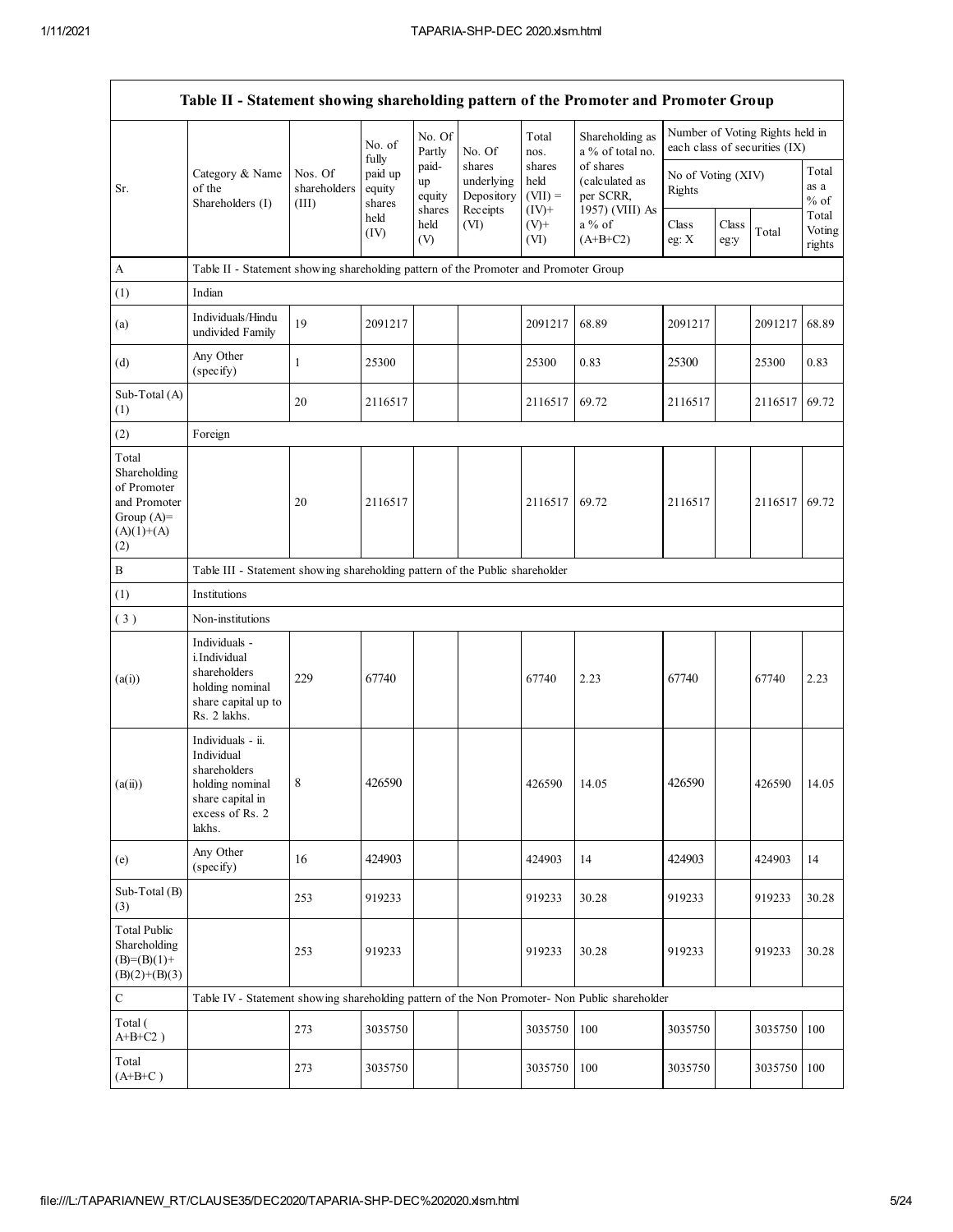| Table II - Statement showing shareholding pattern of the Promoter and Promoter Group    |                                                                                                  |                  |                                                                 |                                                                                                    |                                        |                                                  |            |                                                                  |                                           |  |  |  |
|-----------------------------------------------------------------------------------------|--------------------------------------------------------------------------------------------------|------------------|-----------------------------------------------------------------|----------------------------------------------------------------------------------------------------|----------------------------------------|--------------------------------------------------|------------|------------------------------------------------------------------|-------------------------------------------|--|--|--|
|                                                                                         | No. Of<br><b>Shares</b><br>Underlying                                                            | No. of<br>Shares | No. Of Shares<br>Underlying<br>Outstanding                      | Shareholding, as a %<br>assuming full conversion<br>of convertible securities (                    | Number of<br>Locked in<br>shares (XII) |                                                  |            | Number of Shares<br>pledged or<br>otherwise<br>encumbered (XIII) | Number of<br>equity shares                |  |  |  |
| Sr.                                                                                     | Underlying<br>Outstanding<br>Outstanding<br>convertible<br>Warrants<br>securities<br>(Xi)<br>(X) |                  | convertible<br>securities and<br>No. Of<br>Warrants (Xi)<br>(a) | as a percentage of diluted<br>share capital) (XI)=<br>$(VII)+(X)$ As a % of<br>$(A+B+C2)$          |                                        | As a<br>$%$ of<br>total<br>Shares<br>held<br>(b) | No.<br>(a) | As a % of<br>total Shares<br>held(b)                             | held in<br>dematerialized<br>form $(XIV)$ |  |  |  |
| A                                                                                       |                                                                                                  |                  |                                                                 | Table II - Statement showing shareholding pattern of the Promoter and Promoter Group               |                                        |                                                  |            |                                                                  |                                           |  |  |  |
| (1)                                                                                     | Indian                                                                                           |                  |                                                                 |                                                                                                    |                                        |                                                  |            |                                                                  |                                           |  |  |  |
| (a)                                                                                     |                                                                                                  |                  |                                                                 | 68.89                                                                                              |                                        |                                                  |            |                                                                  | 1579594                                   |  |  |  |
| (d)                                                                                     |                                                                                                  |                  |                                                                 | 0.83                                                                                               |                                        |                                                  |            |                                                                  | 25300                                     |  |  |  |
| Sub-Total (A)<br>(1)                                                                    |                                                                                                  |                  |                                                                 | 69.72                                                                                              |                                        |                                                  |            |                                                                  | 1604894                                   |  |  |  |
| (2)                                                                                     | Foreign                                                                                          |                  |                                                                 |                                                                                                    |                                        |                                                  |            |                                                                  |                                           |  |  |  |
| Total<br>Shareholding<br>of Promoter<br>and Promoter<br>Group $(A)=$<br>$(A)(1)+(A)(2)$ |                                                                                                  |                  |                                                                 | 69.72                                                                                              |                                        |                                                  |            |                                                                  | 1604894                                   |  |  |  |
| $\, {\bf B}$                                                                            |                                                                                                  |                  |                                                                 | Table III - Statement showing shareholding pattern of the Public shareholder                       |                                        |                                                  |            |                                                                  |                                           |  |  |  |
| (1)                                                                                     | Institutions                                                                                     |                  |                                                                 |                                                                                                    |                                        |                                                  |            |                                                                  |                                           |  |  |  |
| (3)                                                                                     | Non-institutions                                                                                 |                  |                                                                 |                                                                                                    |                                        |                                                  |            |                                                                  |                                           |  |  |  |
| (a(i))                                                                                  |                                                                                                  |                  |                                                                 | 2.23                                                                                               |                                        |                                                  |            |                                                                  | 28447                                     |  |  |  |
| (a(ii))                                                                                 |                                                                                                  |                  |                                                                 | 14.05                                                                                              |                                        |                                                  |            |                                                                  | 277400                                    |  |  |  |
| (e)                                                                                     |                                                                                                  |                  |                                                                 | 14                                                                                                 |                                        |                                                  |            |                                                                  | 902                                       |  |  |  |
| Sub-Total (B)<br>(3)                                                                    |                                                                                                  |                  |                                                                 | 30.28                                                                                              |                                        |                                                  |            |                                                                  | 306749                                    |  |  |  |
| <b>Total Public</b><br>Shareholding<br>$(B)=(B)(1)+$<br>$(B)(2)+(B)(3)$                 |                                                                                                  |                  |                                                                 | 30.28                                                                                              |                                        |                                                  |            |                                                                  | 306749                                    |  |  |  |
| C                                                                                       |                                                                                                  |                  |                                                                 | Table IV - Statement showing shareholding pattern of the Non Promoter- Non Public shareholder      |                                        |                                                  |            |                                                                  |                                           |  |  |  |
| Total (<br>$A+B+C2$ )                                                                   |                                                                                                  |                  |                                                                 | 100                                                                                                |                                        |                                                  |            |                                                                  | 1911643                                   |  |  |  |
| Total<br>$(A+B+C)$                                                                      |                                                                                                  |                  |                                                                 | 100                                                                                                |                                        |                                                  |            |                                                                  | 1911643                                   |  |  |  |
| Disclosure of notes on shareholding pattern                                             |                                                                                                  |                  |                                                                 |                                                                                                    |                                        |                                                  |            | Textual<br>Information(1)                                        |                                           |  |  |  |
|                                                                                         |                                                                                                  |                  |                                                                 | Disclosure of notes in case of promoter holiding in dematerialsed form is less than 100 percentage |                                        |                                                  |            | Textual<br>Information(1)                                        |                                           |  |  |  |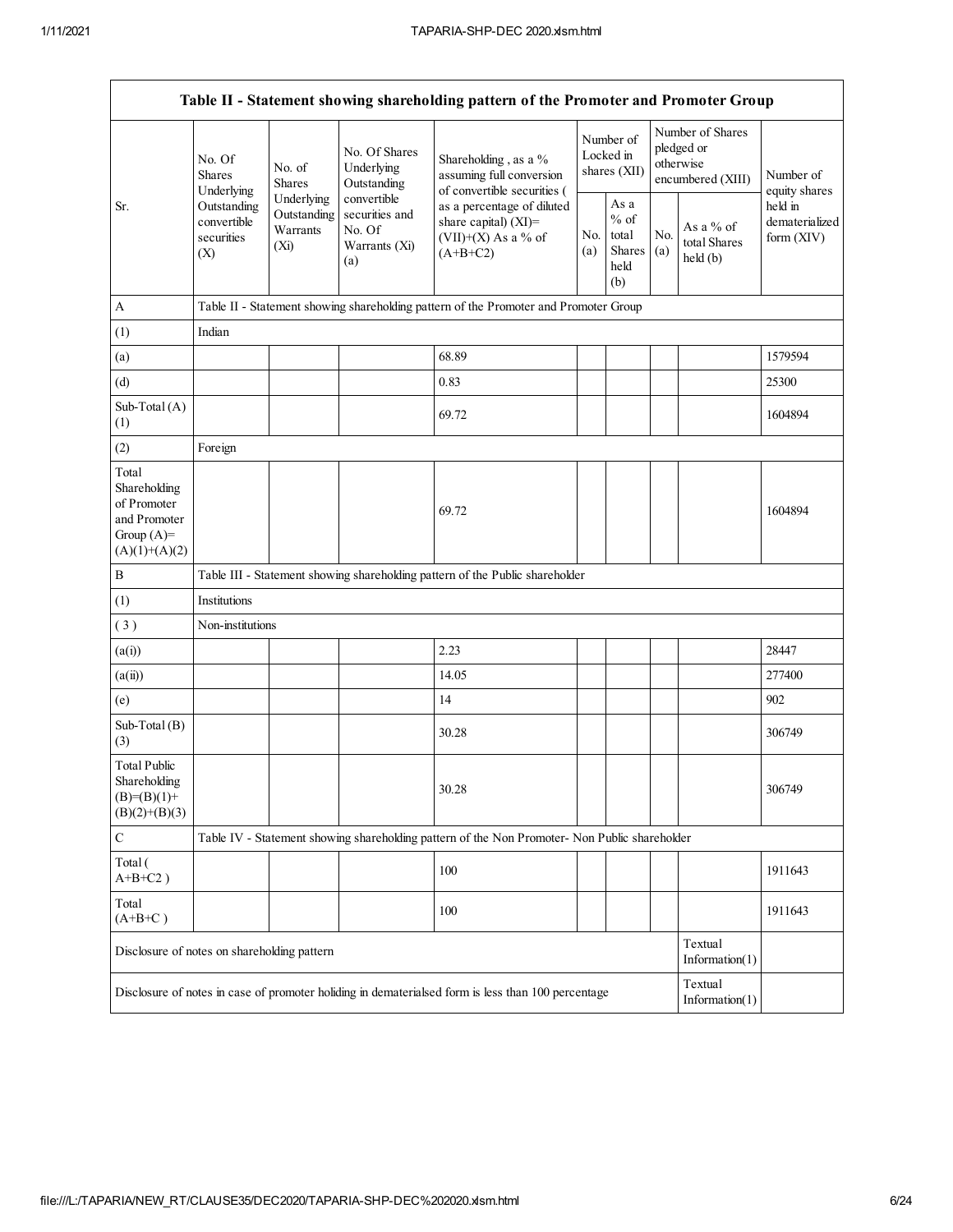|                       | <b>Text Block</b>                                                                                                                                                                                                                                                                                                                                                                                                                                                                                                                                                        |
|-----------------------|--------------------------------------------------------------------------------------------------------------------------------------------------------------------------------------------------------------------------------------------------------------------------------------------------------------------------------------------------------------------------------------------------------------------------------------------------------------------------------------------------------------------------------------------------------------------------|
| Textual Information() | The Company has received Order dated 26th June 2019 from SEBI confirming the directions issued vide<br>Interim Order dated 20th may 2015. The Company has filed an Appeal before The Securities Appellate<br>Tribunal, Mumbai on 13th August 2019 against the Said Order. Hence, this shareholding pattern is prepared<br>as per the definition of Promoters and Promoter Group.                                                                                                                                                                                         |
| Textual Information() | 75.83% Shareholding of Promoters was dematerialised whereas Regulation 31 necessitates 100%<br>Shareholding of Promoter and Promoter group to be in dematerialised form. The Management has<br>represented that the pending dematerialisation is only for shares in Joint holding between HUF and<br>Individual promoters, the Transfer of Promoters shares are currently restricted by SEBI as per its interim<br>order dated 20th May 2015. As such, Promoters and Promoter group have finished dematerialization of<br>their shareholding whatever has been possible. |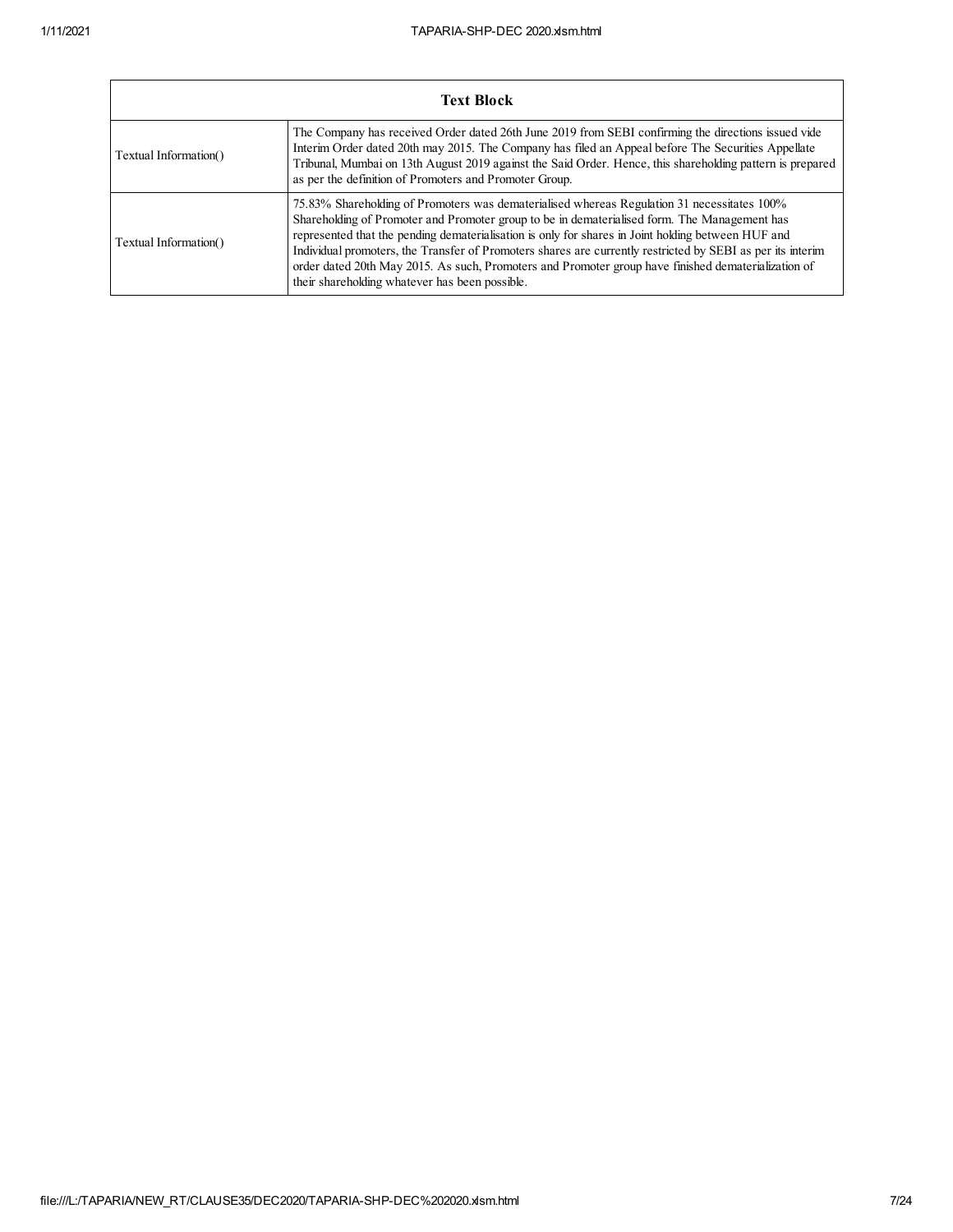| Individuals/Hindu undivided Family |                                 |                                          |                                                               |                                                         |                              |                                              |  |  |  |  |  |  |
|------------------------------------|---------------------------------|------------------------------------------|---------------------------------------------------------------|---------------------------------------------------------|------------------------------|----------------------------------------------|--|--|--|--|--|--|
| $\mathbf{1}$                       | $\sqrt{2}$                      | $\mathfrak{Z}$                           | $\overline{4}$                                                | 5                                                       | 6                            | $\boldsymbol{7}$                             |  |  |  |  |  |  |
| <b>BHAGWATI</b><br><b>BINANI</b>   | <b>BHARAT</b><br><b>TAPARIA</b> | <b>BHARATKUMAR</b><br><b>TAPARIA HUF</b> | <b>DEVI</b><br><b>PRASAD</b><br><b>TAPARIA</b>                | <b>DEVI</b><br><b>PRASAD</b><br><b>TAPARIA</b><br>(HUF) | HARNARAYAN<br><b>TAPARIA</b> | <b>HARNARAYAN</b><br><b>TAPARIA</b><br>(HUF) |  |  |  |  |  |  |
| AHVPB5894R                         | AAAPT4517B                      | AAEHB6926Q                               | AAAPT3472B                                                    | AAAHD0545F                                              | AAAPT3471C                   | AAAHH0253E                                   |  |  |  |  |  |  |
| paid up equity<br>55               | 133194                          | 10718                                    | 101699                                                        | 80958                                                   | 364650                       | 133129                                       |  |  |  |  |  |  |
|                                    |                                 |                                          |                                                               |                                                         |                              |                                              |  |  |  |  |  |  |
|                                    |                                 |                                          |                                                               |                                                         |                              |                                              |  |  |  |  |  |  |
| 55                                 | 133194                          | 10718                                    | 101699                                                        | 80958                                                   | 364650                       | 133129                                       |  |  |  |  |  |  |
| (calculated as $\vert 0 \vert$     | 4.39                            | 0.35                                     | 3.35                                                          | 2.67                                                    | 12.01                        | 4.39                                         |  |  |  |  |  |  |
|                                    |                                 |                                          |                                                               |                                                         |                              |                                              |  |  |  |  |  |  |
| 55                                 | 133194                          | 10718                                    | 101699                                                        | 80958                                                   | 364650                       | 133129                                       |  |  |  |  |  |  |
|                                    |                                 |                                          |                                                               |                                                         |                              |                                              |  |  |  |  |  |  |
| 55                                 | 133194                          | 10718                                    | 101699                                                        | 80958                                                   | 364650                       | 133129                                       |  |  |  |  |  |  |
| $\boldsymbol{0}$                   | 4.39                            | 0.35                                     | 3.35                                                          | 2.67                                                    | 12.01                        | 4.39                                         |  |  |  |  |  |  |
|                                    |                                 |                                          |                                                               |                                                         |                              |                                              |  |  |  |  |  |  |
|                                    |                                 |                                          |                                                               |                                                         |                              |                                              |  |  |  |  |  |  |
|                                    |                                 |                                          |                                                               |                                                         |                              |                                              |  |  |  |  |  |  |
|                                    |                                 |                                          | Number of Voting Rights held in each class of securities (IX) |                                                         |                              |                                              |  |  |  |  |  |  |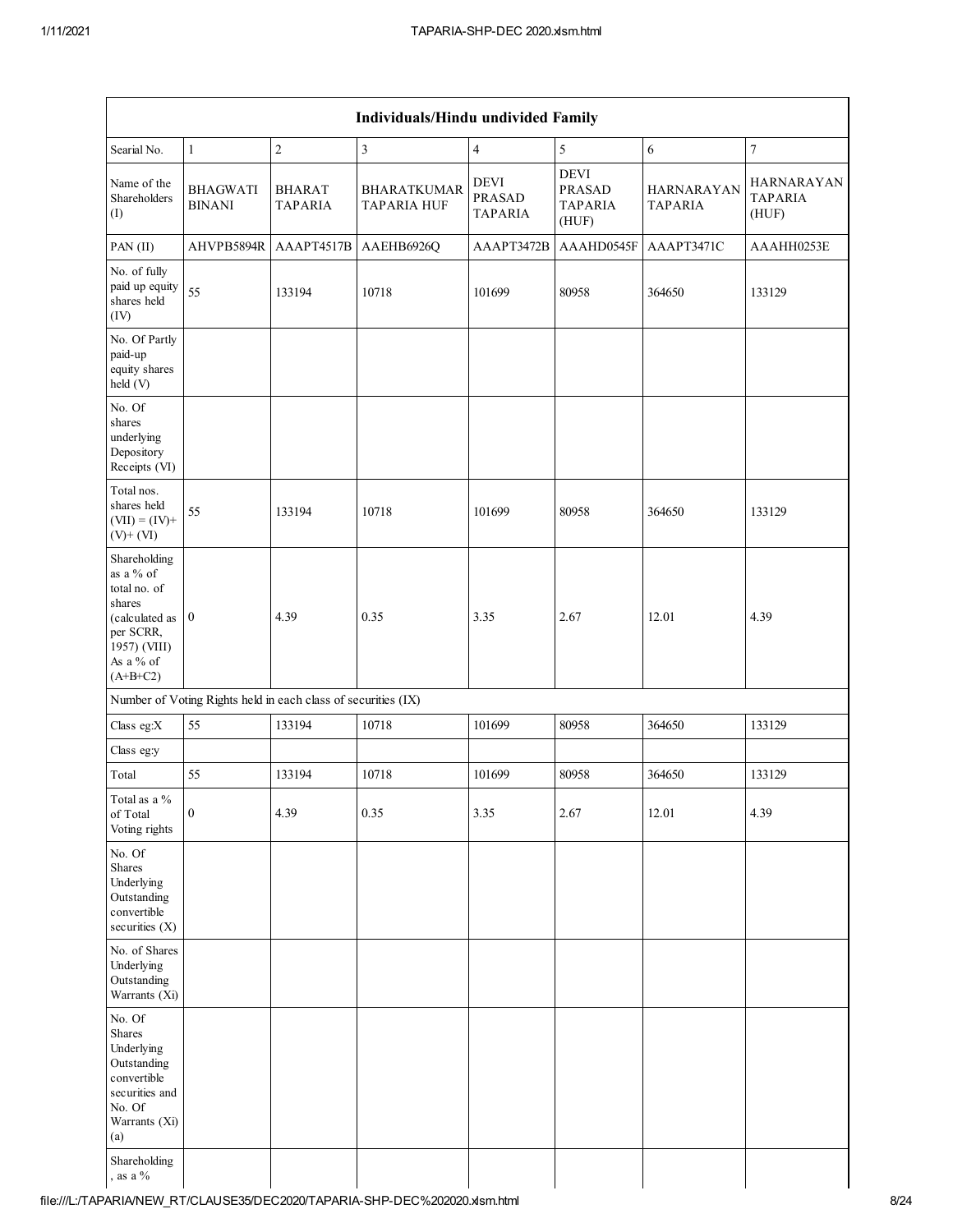| assuming full<br>conversion of<br>convertible<br>securities (as<br>a percentage<br>of diluted<br>share capital)<br>$(XI) = (VII) +$<br>$(Xi)(a)$ As a<br>$\%$ of<br>$(A+B+C2)$ | $\mathbf{0}$                                            | 4.39              | 0.35           | 3.35     | 2.67             | 12.01    | 4.39             |
|--------------------------------------------------------------------------------------------------------------------------------------------------------------------------------|---------------------------------------------------------|-------------------|----------------|----------|------------------|----------|------------------|
|                                                                                                                                                                                | Number of Locked in shares (XII)                        |                   |                |          |                  |          |                  |
| No. $(a)$                                                                                                                                                                      |                                                         |                   |                |          |                  |          |                  |
| As a % of<br>total Shares<br>held (b)                                                                                                                                          |                                                         |                   |                |          |                  |          |                  |
|                                                                                                                                                                                | Number of Shares pledged or otherwise encumbered (XIII) |                   |                |          |                  |          |                  |
| No. $(a)$                                                                                                                                                                      |                                                         |                   |                |          |                  |          |                  |
| As a % of<br>total Shares<br>held (b)                                                                                                                                          |                                                         |                   |                |          |                  |          |                  |
| Number of<br>equity shares<br>held in<br>dematerialized<br>form $(XIV)$                                                                                                        | $\mathbf{0}$                                            | 133194            | 10718          | 101699   | $\boldsymbol{0}$ | 364650   | $\boldsymbol{0}$ |
|                                                                                                                                                                                | Reason for not providing PAN                            |                   |                |          |                  |          |                  |
| Reason for<br>not providing<br>PAN                                                                                                                                             |                                                         |                   |                |          |                  |          |                  |
| Shareholder<br>type                                                                                                                                                            | Promoter<br>Group                                       | Promoter<br>Group | Promoter Group | Promoter | Promoter         | Promoter | Promoter         |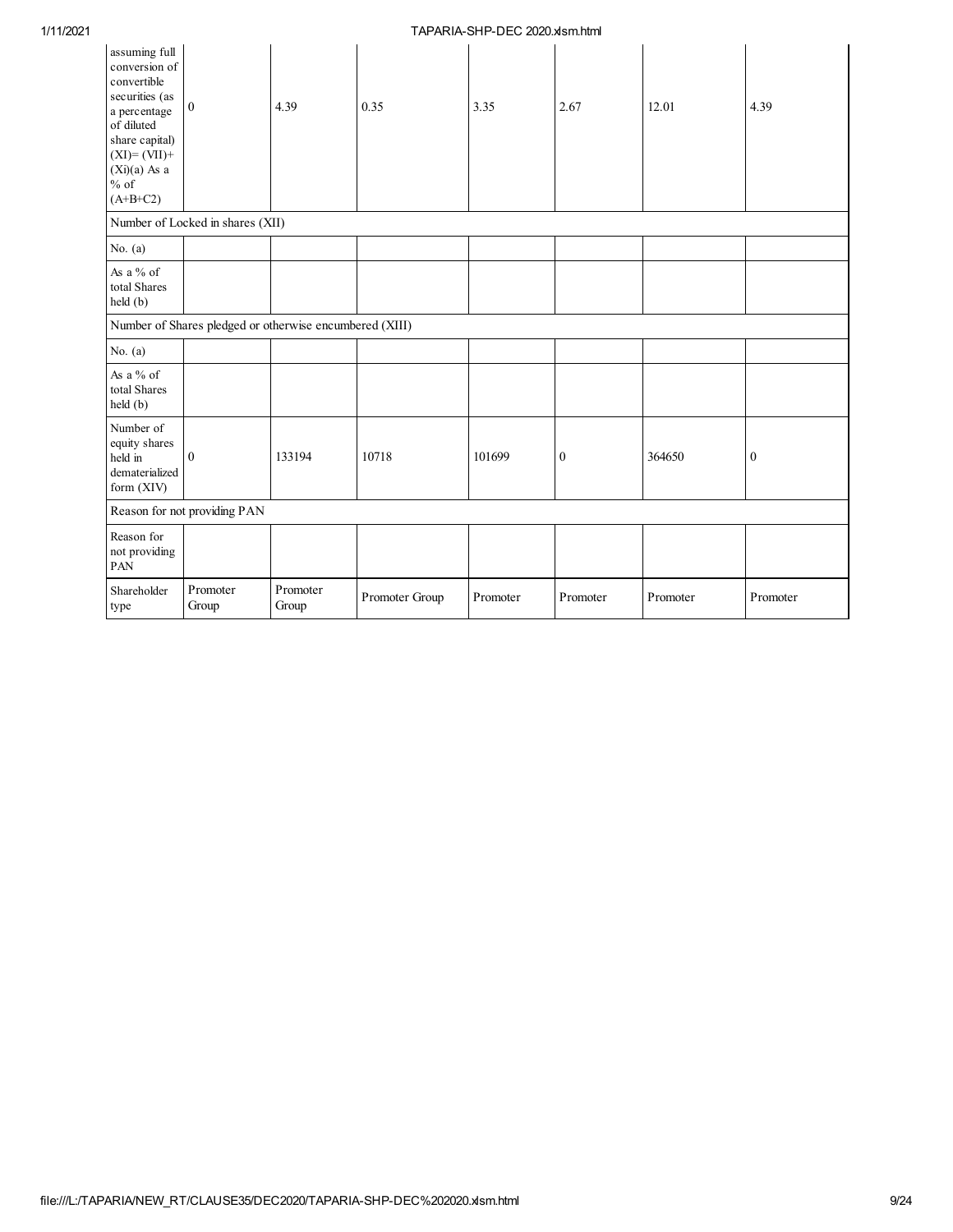| Individuals/Hindu undivided Family                                                                                                                                                          |                                 |                                                          |                                      |                             |                                                  |                                                           |                                    |  |  |  |  |
|---------------------------------------------------------------------------------------------------------------------------------------------------------------------------------------------|---------------------------------|----------------------------------------------------------|--------------------------------------|-----------------------------|--------------------------------------------------|-----------------------------------------------------------|------------------------------------|--|--|--|--|
| Searial No.                                                                                                                                                                                 | 8                               | $\mathbf{q}$                                             | $10\,$                               | 11                          | 12                                               | 13                                                        | 14                                 |  |  |  |  |
| Name of the<br>Shareholders (I)                                                                                                                                                             | <b>HARSHA</b><br><b>MUNDHRA</b> | <b>JAYA</b><br><b>KRISHNA</b><br><b>TAPARIA</b><br>(HUF) | <b>JAYAKRISHNA</b><br><b>TAPARIA</b> | <b>KUSUMDEVI</b><br>TAPARIA | <b>MADHAV</b><br><b>PRASAD</b><br><b>TAPARIA</b> | <b>MADHAV</b><br><b>PRASAD</b><br><b>TAPARIA</b><br>(HUF) | <b>PREMADEVI</b><br><b>TAPARIA</b> |  |  |  |  |
| PAN (II)                                                                                                                                                                                    | ADTPM7132K                      | AAAHJ1725P                                               | AAAPT8985B                           | AAEPT2374C                  | AAAPT4735D                                       | AAAHM0980M                                                | AAEPT3268P                         |  |  |  |  |
| No. of fully paid<br>up equity shares<br>held (IV)                                                                                                                                          | 50000                           | 66042                                                    | 147476                               | 146848                      | 143565                                           | 115969                                                    | 126989                             |  |  |  |  |
| No. Of Partly paid-<br>up equity shares<br>held (V)                                                                                                                                         |                                 |                                                          |                                      |                             |                                                  |                                                           |                                    |  |  |  |  |
| No. Of shares<br>underlying<br>Depository<br>Receipts (VI)                                                                                                                                  |                                 |                                                          |                                      |                             |                                                  |                                                           |                                    |  |  |  |  |
| Total nos. shares<br>held $(VII) = (IV) +$<br>$(V)$ + $(VI)$                                                                                                                                | 50000                           | 66042                                                    | 147476                               | 146848                      | 143565                                           | 115969                                                    | 126989                             |  |  |  |  |
| Shareholding as a<br>% of total no. of<br>shares (calculated<br>as per SCRR,<br>1957) (VIII) As a<br>% of $(A+B+C2)$                                                                        | 1.65                            | 2.18                                                     | 4.86                                 | 4.84                        | 4.73                                             | 3.82                                                      | 4.18                               |  |  |  |  |
| Number of Voting Rights held in each class of securities (IX)                                                                                                                               |                                 |                                                          |                                      |                             |                                                  |                                                           |                                    |  |  |  |  |
| Class eg:X                                                                                                                                                                                  | 50000                           | 66042                                                    | 147476                               | 146848                      | 143565                                           | 115969                                                    | 126989                             |  |  |  |  |
| Class eg:y                                                                                                                                                                                  |                                 |                                                          |                                      |                             |                                                  |                                                           |                                    |  |  |  |  |
| Total                                                                                                                                                                                       | 50000                           | 66042                                                    | 147476                               | 146848                      | 143565                                           | 115969                                                    | 126989                             |  |  |  |  |
| Total as a % of<br>Total Voting rights                                                                                                                                                      | 1.65                            | 2.18                                                     | 4.86                                 | 4.84                        | 4.73                                             | 3.82                                                      | 4.18                               |  |  |  |  |
| No. Of Shares<br>Underlying<br>Outstanding<br>convertible<br>securities $(X)$                                                                                                               |                                 |                                                          |                                      |                             |                                                  |                                                           |                                    |  |  |  |  |
| No. of Shares<br>Underlying<br>Outstanding<br>Warrants (Xi)                                                                                                                                 |                                 |                                                          |                                      |                             |                                                  |                                                           |                                    |  |  |  |  |
| No. Of Shares<br>Underlying<br>Outstanding<br>convertible<br>securities and No.<br>Of Warrants (Xi)<br>(a)                                                                                  |                                 |                                                          |                                      |                             |                                                  |                                                           |                                    |  |  |  |  |
| Shareholding, as a<br>% assuming full<br>conversion of<br>convertible<br>securities (as a<br>percentage of<br>diluted share<br>capital) $(XI)$ =<br>$(VII)+(Xi)(a)$ As a<br>% of $(A+B+C2)$ | 1.65                            | 2.18                                                     | 4.86                                 | 4.84                        | 4.73                                             | 3.82                                                      | 4.18                               |  |  |  |  |
| Number of Locked in shares (XII)                                                                                                                                                            |                                 |                                                          |                                      |                             |                                                  |                                                           |                                    |  |  |  |  |
| No. $(a)$                                                                                                                                                                                   |                                 |                                                          |                                      |                             |                                                  |                                                           |                                    |  |  |  |  |
|                                                                                                                                                                                             |                                 |                                                          |                                      |                             |                                                  |                                                           |                                    |  |  |  |  |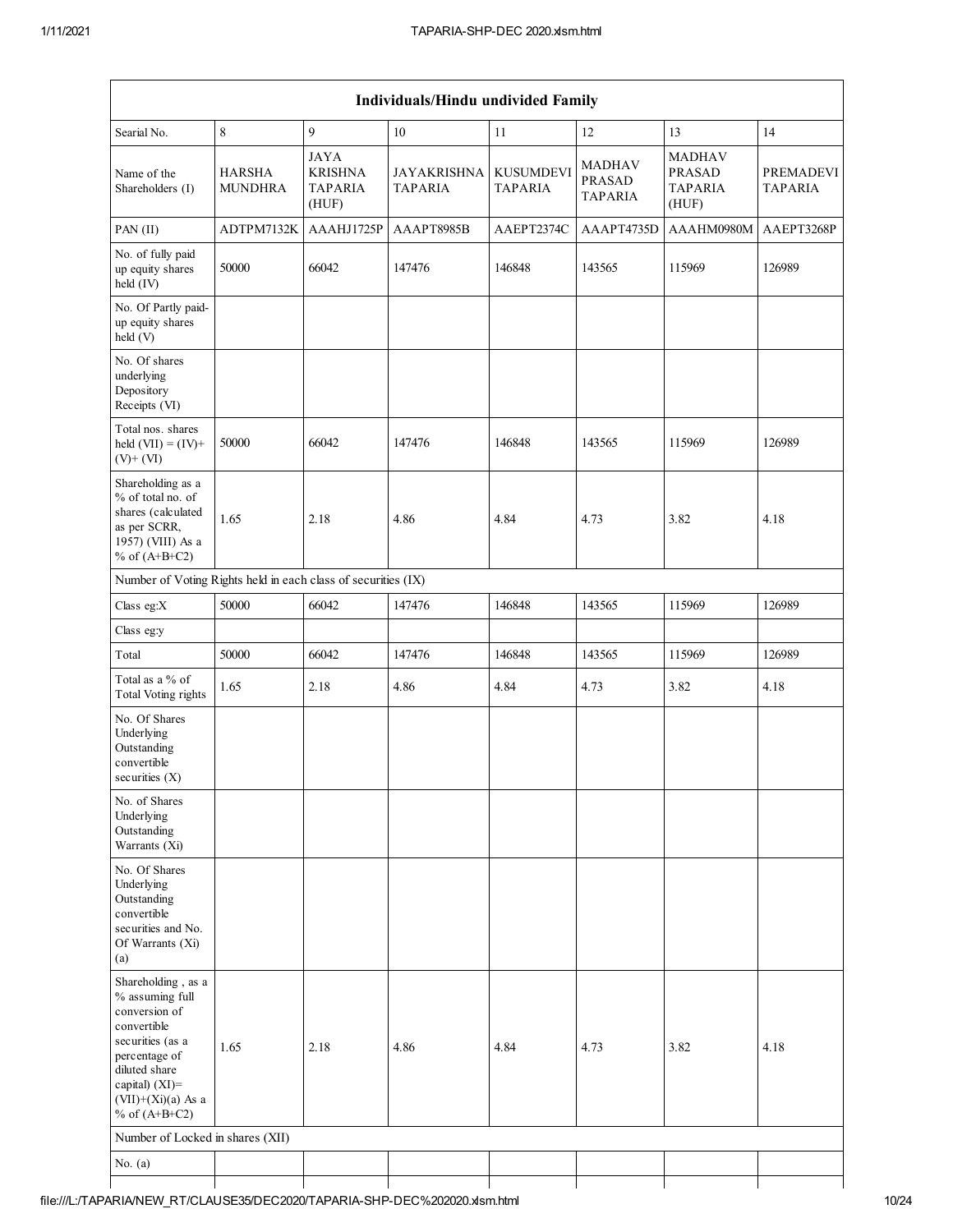| As a % of total<br>Shares held (b)                                   |                   |              |          |                   |          |              |                   |  |  |  |  |  |
|----------------------------------------------------------------------|-------------------|--------------|----------|-------------------|----------|--------------|-------------------|--|--|--|--|--|
| Number of Shares pledged or otherwise encumbered (XIII)              |                   |              |          |                   |          |              |                   |  |  |  |  |  |
| No. $(a)$                                                            |                   |              |          |                   |          |              |                   |  |  |  |  |  |
| As a % of total<br>Shares held (b)                                   |                   |              |          |                   |          |              |                   |  |  |  |  |  |
| Number of equity<br>shares held in<br>dematerialized<br>form $(XIV)$ | 47800             | $\mathbf{0}$ | 147476   | 146848            | 143565   | $\mathbf{0}$ | 126989            |  |  |  |  |  |
| Reason for not providing PAN                                         |                   |              |          |                   |          |              |                   |  |  |  |  |  |
| Reason for not<br>providing PAN                                      |                   |              |          |                   |          |              |                   |  |  |  |  |  |
| Shareholder type                                                     | Promoter<br>Group | Promoter     | Promoter | Promoter<br>Group | Promoter | Promoter     | Promoter<br>Group |  |  |  |  |  |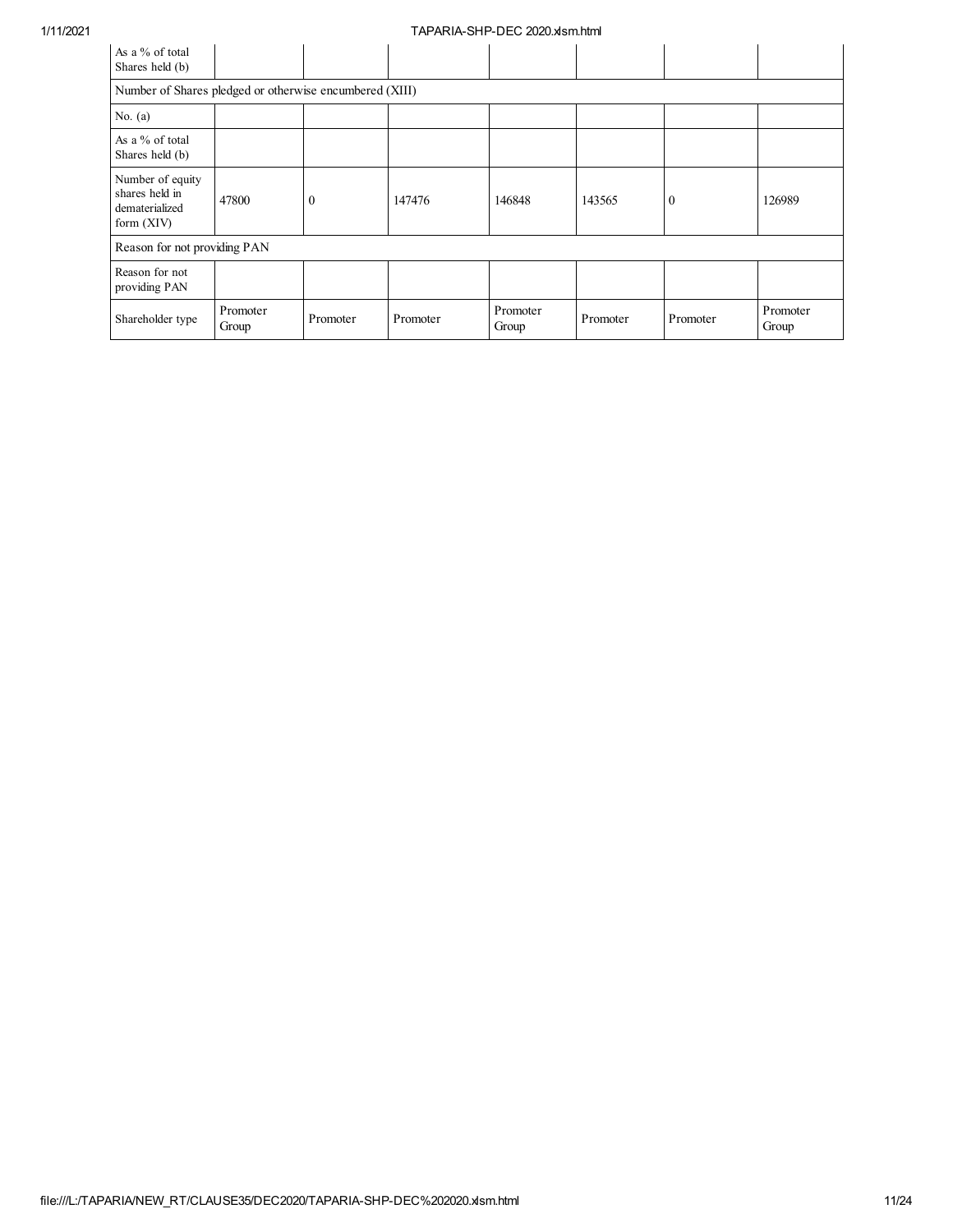| Individuals/Hindu undivided Family                                                                                                                                                          |                                                               |                                    |                                     |                                |                                      |                          |  |  |  |  |  |  |
|---------------------------------------------------------------------------------------------------------------------------------------------------------------------------------------------|---------------------------------------------------------------|------------------------------------|-------------------------------------|--------------------------------|--------------------------------------|--------------------------|--|--|--|--|--|--|
| Searial No.                                                                                                                                                                                 | 15                                                            | 16                                 | 17                                  | 18                             | 19                                   |                          |  |  |  |  |  |  |
| Name of the<br>Shareholders (I)                                                                                                                                                             | <b>RAJDULARIDEVI</b><br><b>TAPARIA</b>                        | <b>SHASHIDEVI</b><br><b>BANGUR</b> | <b>SUDHA DEVI</b><br><b>TAPARIA</b> | <b>SUSHIL KUMAR</b><br>TAPARIA | <b>SUSHIL KUMAR</b><br>TAPARIA (HUF) | Click here to<br>go back |  |  |  |  |  |  |
| PAN (II)                                                                                                                                                                                    | AAEPT2422R                                                    | AEEPB9643J                         | AABPT7995C                          | AABPT0513E                     | AAHHS6580E                           | Total                    |  |  |  |  |  |  |
| No. of fully paid<br>up equity shares<br>held (IV)                                                                                                                                          | 181057                                                        | 69271                              | 103799                              | 71799                          | 43999                                | 2091217                  |  |  |  |  |  |  |
| No. Of Partly paid-<br>up equity shares<br>held (V)                                                                                                                                         |                                                               |                                    |                                     |                                |                                      |                          |  |  |  |  |  |  |
| No. Of shares<br>underlying<br>Depository<br>Receipts (VI)                                                                                                                                  |                                                               |                                    |                                     |                                |                                      |                          |  |  |  |  |  |  |
| Total nos. shares<br>held $(VII) = (IV) +$<br>$(V)$ + $(VI)$                                                                                                                                | 181057                                                        | 69271                              | 103799                              | 71799                          | 43999                                | 2091217                  |  |  |  |  |  |  |
| Shareholding as a<br>% of total no. of<br>shares (calculated<br>as per SCRR,<br>1957) (VIII) As a<br>% of $(A+B+C2)$                                                                        | 5.96                                                          | 2.28                               | 3.42                                | 2.37                           | 1.45                                 | 68.89                    |  |  |  |  |  |  |
|                                                                                                                                                                                             | Number of Voting Rights held in each class of securities (IX) |                                    |                                     |                                |                                      |                          |  |  |  |  |  |  |
| Class eg:X                                                                                                                                                                                  | 181057                                                        | 69271                              | 103799                              | 71799                          | 43999                                | 2091217                  |  |  |  |  |  |  |
| Class eg:y                                                                                                                                                                                  |                                                               |                                    |                                     |                                |                                      |                          |  |  |  |  |  |  |
| Total                                                                                                                                                                                       | 181057                                                        | 69271                              | 103799                              | 71799                          | 43999                                | 2091217                  |  |  |  |  |  |  |
| Total as a % of<br><b>Total Voting rights</b>                                                                                                                                               | 5.96                                                          | 2.28                               | 3.42                                | 2.37                           | 1.45                                 | 68.89                    |  |  |  |  |  |  |
| No. Of Shares<br>Underlying<br>Outstanding<br>convertible<br>securities $(X)$                                                                                                               |                                                               |                                    |                                     |                                |                                      |                          |  |  |  |  |  |  |
| No. of Shares<br>Underlying<br>Outstanding<br>Warrants (Xi)                                                                                                                                 |                                                               |                                    |                                     |                                |                                      |                          |  |  |  |  |  |  |
| No. Of Shares<br>Underlying<br>Outstanding<br>convertible<br>securities and No.<br>Of Warrants (Xi)<br>(a)                                                                                  |                                                               |                                    |                                     |                                |                                      |                          |  |  |  |  |  |  |
| Shareholding, as a<br>% assuming full<br>conversion of<br>convertible<br>securities (as a<br>percentage of<br>diluted share<br>capital) $(XI)$ =<br>$(VII)+(Xi)(a)$ As a<br>% of $(A+B+C2)$ | 5.96                                                          | 2.28                               | 3.42                                | 2.37                           | 1.45                                 | 68.89                    |  |  |  |  |  |  |
| Number of Locked in shares (XII)                                                                                                                                                            |                                                               |                                    |                                     |                                |                                      |                          |  |  |  |  |  |  |
| No. $(a)$                                                                                                                                                                                   |                                                               |                                    |                                     |                                |                                      |                          |  |  |  |  |  |  |
| As a % of total<br>Shares held (b)                                                                                                                                                          |                                                               |                                    |                                     |                                |                                      |                          |  |  |  |  |  |  |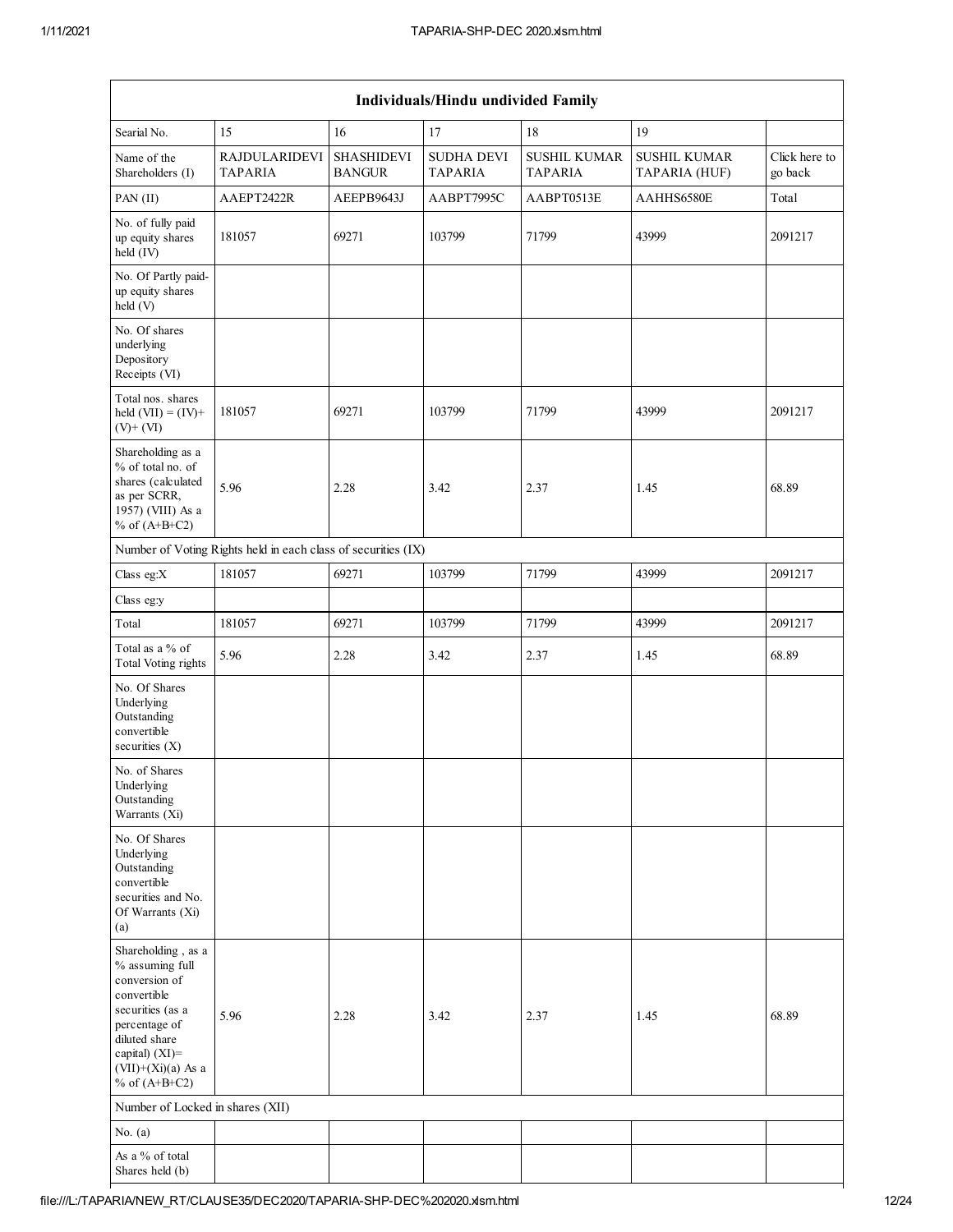# 1/11/2021<br>
Number of Shares pledged or otherwise encumbered (XIII)

| Number of Shares pledged or otherwise encumbered (XIII) |  |  |  |
|---------------------------------------------------------|--|--|--|
|                                                         |  |  |  |

|                                                                      | Number of Shares pledged or otherwise encumbered (XIII) |                |                |                |                |         |
|----------------------------------------------------------------------|---------------------------------------------------------|----------------|----------------|----------------|----------------|---------|
| No. $(a)$                                                            |                                                         |                |                |                |                |         |
| As a % of total<br>Shares held (b)                                   |                                                         |                |                |                |                |         |
| Number of equity<br>shares held in<br>dematerialized<br>form $(XIV)$ | 181057                                                  | $\theta$       | 103799         | 71799          | $\theta$       | 1579594 |
| Reason for not providing PAN                                         |                                                         |                |                |                |                |         |
| Reason for not<br>providing PAN                                      |                                                         |                |                |                |                |         |
| Shareholder type                                                     | Promoter Group                                          | Promoter Group | Promoter Group | Promoter Group | Promoter Group |         |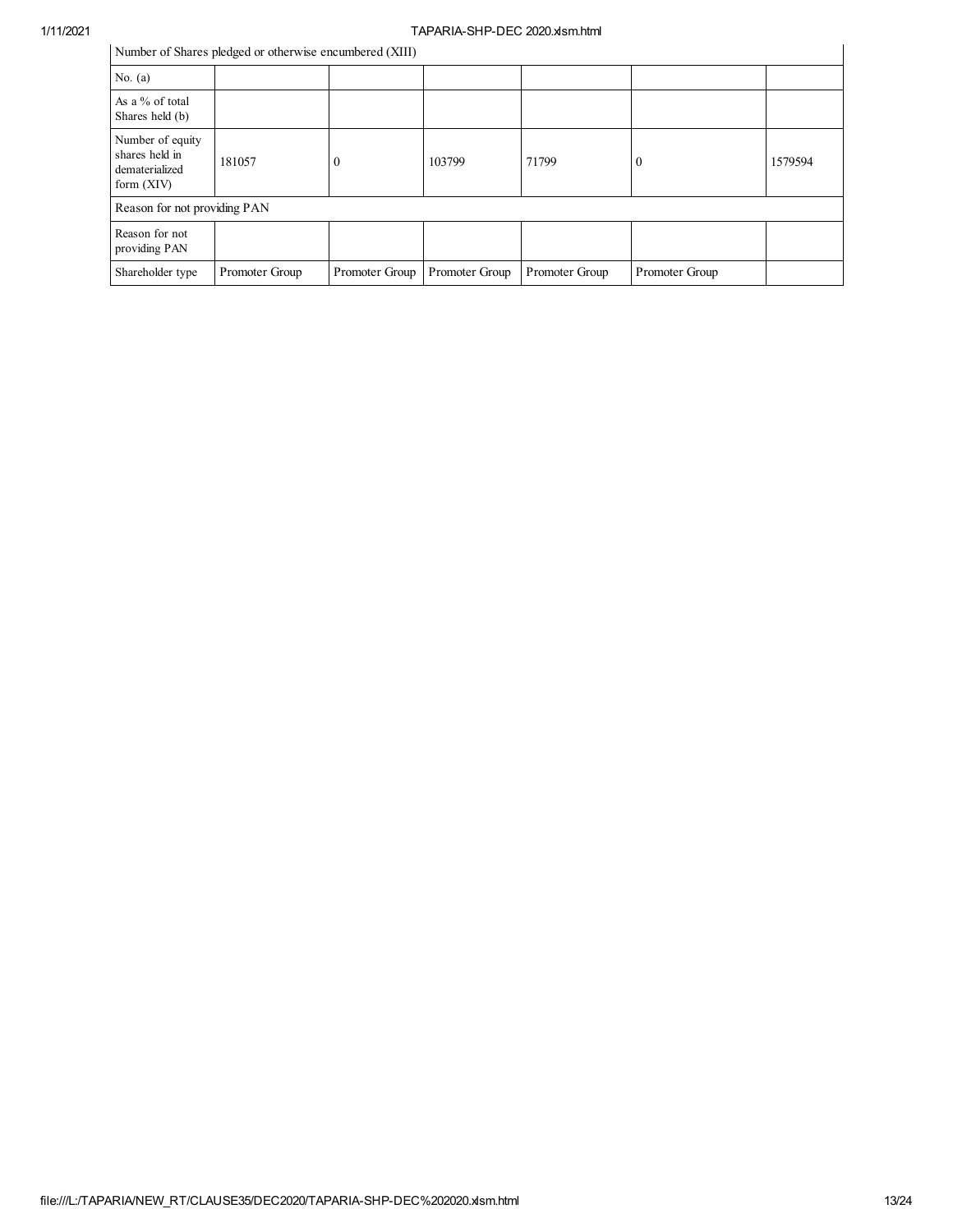| Any Other (specify)                                                                                                                                                                |                                                               |                       |  |  |  |
|------------------------------------------------------------------------------------------------------------------------------------------------------------------------------------|---------------------------------------------------------------|-----------------------|--|--|--|
| Searial No.                                                                                                                                                                        | 1                                                             |                       |  |  |  |
| Category                                                                                                                                                                           | <b>Bodies Corporate</b>                                       | Click here to go back |  |  |  |
| Name of the<br>Shareholders (I)                                                                                                                                                    | OM SHRI YOGESHWER MANUFACTURING & TRADIN                      |                       |  |  |  |
| PAN(II)                                                                                                                                                                            | AAACO4012H                                                    | Total                 |  |  |  |
| No. of the<br>Shareholders (I)                                                                                                                                                     | 1                                                             | 1                     |  |  |  |
| No. of fully paid<br>up equity shares<br>held (IV)                                                                                                                                 | 25300                                                         | 25300                 |  |  |  |
| No. Of Partly paid-<br>up equity shares<br>held (V)                                                                                                                                |                                                               |                       |  |  |  |
| No. Of shares<br>underlying<br>Depository<br>Receipts (VI)                                                                                                                         |                                                               |                       |  |  |  |
| Total nos. shares<br>held $(VII) = (IV) +$<br>$(V)$ + $(VI)$                                                                                                                       | 25300                                                         | 25300                 |  |  |  |
| Shareholding as a<br>% of total no. of<br>shares (calculated<br>as per SCRR,<br>1957) (VIII) As a<br>% of $(A+B+C2)$                                                               | 0.83                                                          | 0.83                  |  |  |  |
|                                                                                                                                                                                    | Number of Voting Rights held in each class of securities (IX) |                       |  |  |  |
| Class eg: X                                                                                                                                                                        | 25300                                                         | 25300                 |  |  |  |
| Class eg:y                                                                                                                                                                         |                                                               |                       |  |  |  |
| Total                                                                                                                                                                              | 25300                                                         | 25300                 |  |  |  |
| Total as a % of<br><b>Total Voting rights</b>                                                                                                                                      | 0.83                                                          | 0.83                  |  |  |  |
| No. Of Shares<br>Underlying<br>Outstanding<br>convertible<br>securities (X)                                                                                                        |                                                               |                       |  |  |  |
| No. of Shares<br>Underlying<br>Outstanding<br>Warrants (Xi)                                                                                                                        |                                                               |                       |  |  |  |
| No. Of Shares<br>Underlying<br>Outstanding<br>convertible<br>securities and No.<br>Of Warrants (Xi)<br>(a)                                                                         |                                                               |                       |  |  |  |
| Shareholding, as a<br>% assuming full<br>conversion of<br>convertible<br>securities (as a<br>percentage of<br>diluted share<br>capital) (XI)=<br>(VII)+(X) As a %<br>of $(A+B+C2)$ | 0.83                                                          | 0.83                  |  |  |  |

Number of Locked in shares (XII)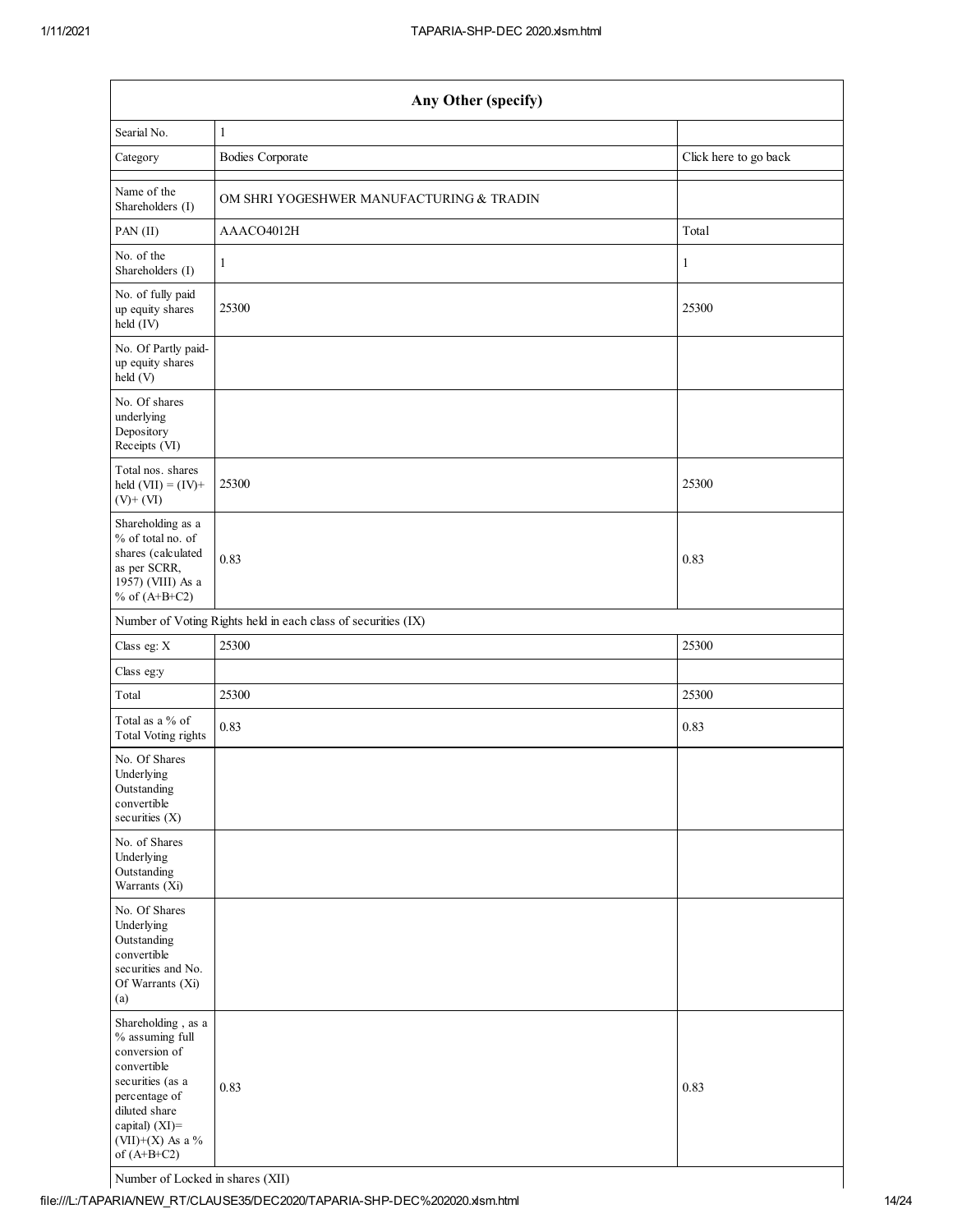| No. $(a)$                                                            |                                                         |       |
|----------------------------------------------------------------------|---------------------------------------------------------|-------|
| As a % of total<br>Shares held (b)                                   |                                                         |       |
|                                                                      | Number of Shares pledged or otherwise encumbered (XIII) |       |
| No. $(a)$                                                            |                                                         |       |
| As a % of total<br>Shares held (b)                                   |                                                         |       |
| Number of equity<br>shares held in<br>dematerialized<br>form $(XIV)$ | 25300                                                   | 25300 |
| Reason for not providing PAN                                         |                                                         |       |
| Reason for not<br>providing PAN                                      |                                                         |       |
| Shareholder type                                                     | Promoter Group                                          |       |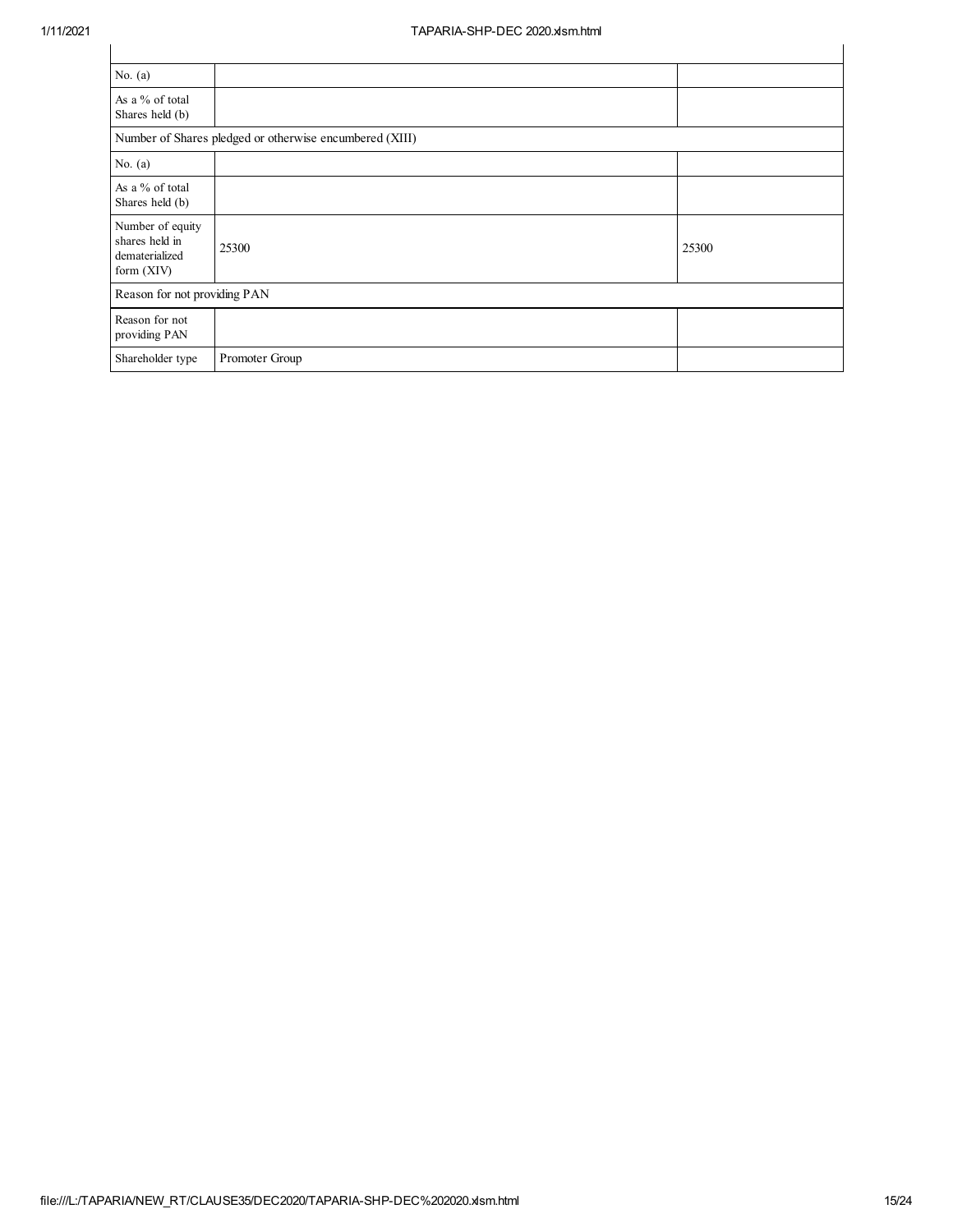|                                                                                                                                                                                          |                                    |                         | Individuals - ii. Individual shareholders holding nominal share capital in excess of Rs. 2 lakhs. |                    |                                 |                                                        |                                               |
|------------------------------------------------------------------------------------------------------------------------------------------------------------------------------------------|------------------------------------|-------------------------|---------------------------------------------------------------------------------------------------|--------------------|---------------------------------|--------------------------------------------------------|-----------------------------------------------|
| Searial No.                                                                                                                                                                              | $\mathbf{1}$                       | $\sqrt{2}$              | $\mathfrak{Z}$                                                                                    | $\overline{4}$     | 5                               | 6                                                      | $\overline{7}$                                |
| Name of the<br>Shareholders (I)                                                                                                                                                          | <b>ABHIMANYU</b><br><b>MUNDHRA</b> | <b>ANANT</b><br>TAPARIA | <b>ARYAMAN</b><br>TAPARIA-<br><b>MINOR</b><br><b>THROUGH</b><br><b>GUARD</b>                      | Rajendra<br>Somani | <b>SAURABH</b><br><b>BANGUR</b> | <b>SHREE</b><br><b>KANTA</b><br>DEVI<br><b>TAPARIA</b> | <b>SHREE</b><br><b>KUMAR</b><br><b>BANGUR</b> |
| PAN (II)                                                                                                                                                                                 | BVWPM3062Q                         | ABXPT0780E              | ADJPT6759K                                                                                        | AACPS9645M         | AHHPB5720G                      | AACPT4331K                                             | AHHPB5719K                                    |
| No. of fully paid<br>up equity shares<br>held (IV)                                                                                                                                       | 50000                              | 60364                   | 35277                                                                                             | 46500              | 56555                           | 100098                                                 | 57358                                         |
| No. Of Partly paid-<br>up equity shares<br>held (V)                                                                                                                                      |                                    |                         |                                                                                                   |                    |                                 |                                                        |                                               |
| No. Of shares<br>underlying<br>Depository<br>Receipts (VI)                                                                                                                               |                                    |                         |                                                                                                   |                    |                                 |                                                        |                                               |
| Total nos. shares<br>held $(VII) = (IV) +$<br>$(V)$ + $(VI)$                                                                                                                             | 50000                              | 60364                   | 35277                                                                                             | 46500              | 56555                           | 100098                                                 | 57358                                         |
| Shareholding as a<br>% of total no. of<br>shares (calculated<br>as per SCRR,<br>1957) (VIII) As a<br>% of $(A+B+C2)$                                                                     | 1.65                               | 1.99                    | 1.16                                                                                              | 1.53               | 1.86                            | 3.3                                                    | 1.89                                          |
| Number of Voting Rights held in each class of securities (IX)                                                                                                                            |                                    |                         |                                                                                                   |                    |                                 |                                                        |                                               |
| Class eg: X                                                                                                                                                                              | 50000                              | 60364                   | 35277                                                                                             | 46500              | 56555                           | 100098                                                 | 57358                                         |
| Class eg:y                                                                                                                                                                               |                                    |                         |                                                                                                   |                    |                                 |                                                        |                                               |
| Total                                                                                                                                                                                    | 50000                              | 60364                   | 35277                                                                                             | 46500              | 56555                           | 100098                                                 | 57358                                         |
| Total as a % of<br>Total Voting rights                                                                                                                                                   | 1.65                               | 1.99                    | 1.16                                                                                              | 1.53               | 1.86                            | 3.3                                                    | 1.89                                          |
| No. Of Shares<br>Underlying<br>Outstanding<br>convertible<br>securities $(X)$                                                                                                            |                                    |                         |                                                                                                   |                    |                                 |                                                        |                                               |
| No. of Shares<br>Underlying<br>Outstanding<br>Warrants (Xi)                                                                                                                              |                                    |                         |                                                                                                   |                    |                                 |                                                        |                                               |
| No. Of Shares<br>Underlying<br>Outstanding<br>convertible<br>securities and No.<br>Of Warrants (Xi)<br>(a)                                                                               |                                    |                         |                                                                                                   |                    |                                 |                                                        |                                               |
| Shareholding, as a<br>% assuming full<br>conversion of<br>convertible<br>securities (as a<br>percentage of<br>diluted share<br>capital) $(XI)$ =<br>(VII)+(X) As a $\%$<br>of $(A+B+C2)$ | 1.65                               | 1.99                    | 1.16                                                                                              | 1.53               | 1.86                            | 3.3                                                    | 1.89                                          |
| Number of Locked in shares (XII)                                                                                                                                                         |                                    |                         |                                                                                                   |                    |                                 |                                                        |                                               |
| No. $(a)$                                                                                                                                                                                |                                    |                         |                                                                                                   |                    |                                 |                                                        |                                               |
|                                                                                                                                                                                          |                                    |                         |                                                                                                   |                    |                                 |                                                        |                                               |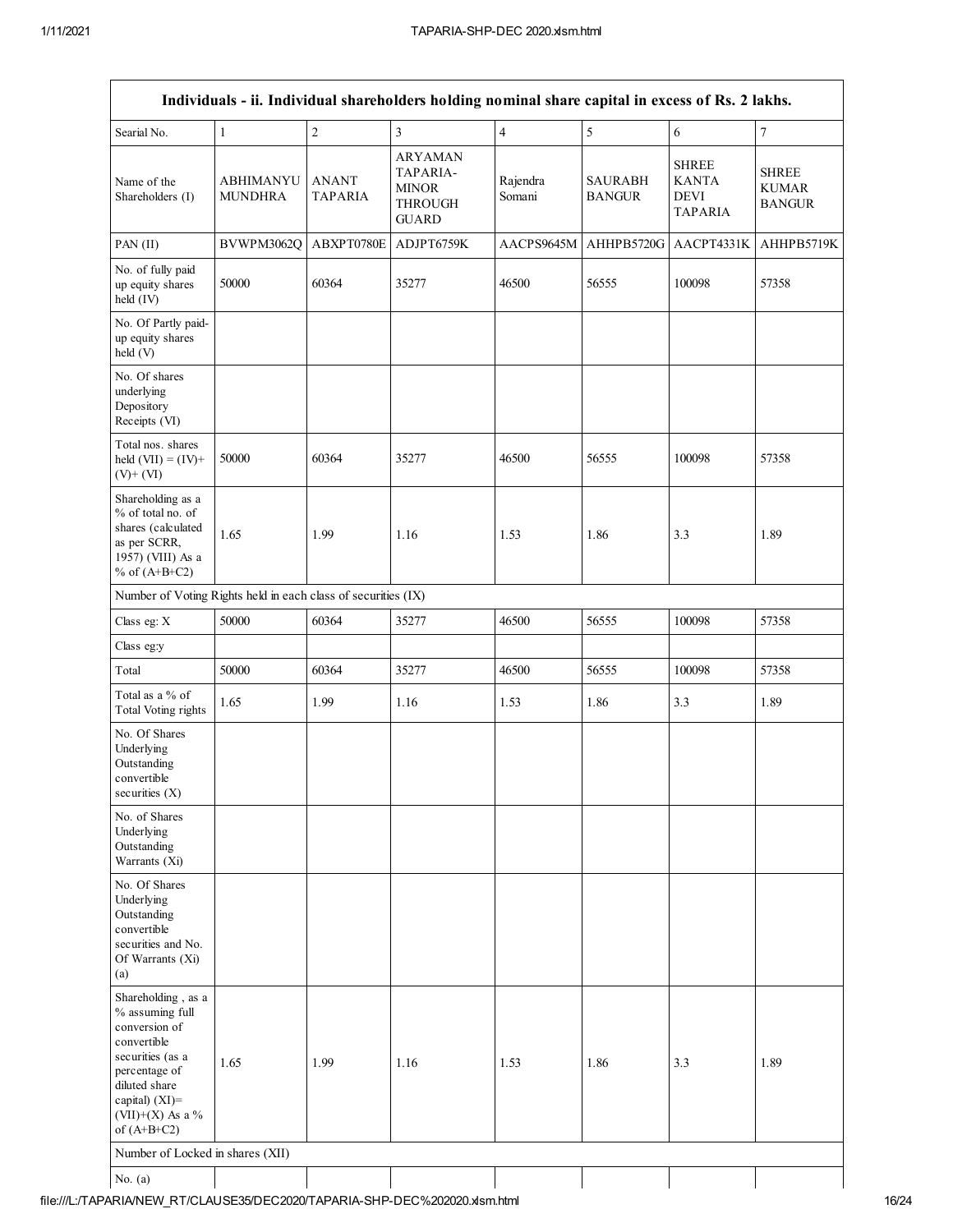| As a % of total<br>Shares held (b)                                   |       |       |          |       |  |        |          |
|----------------------------------------------------------------------|-------|-------|----------|-------|--|--------|----------|
| Number of equity<br>shares held in<br>dematerialized<br>form $(XIV)$ | 50000 | 60364 | $\theta$ | 46500 |  | 100098 | $\theta$ |
| Reason for not providing PAN                                         |       |       |          |       |  |        |          |
| Reason for not<br>providing PAN                                      |       |       |          |       |  |        |          |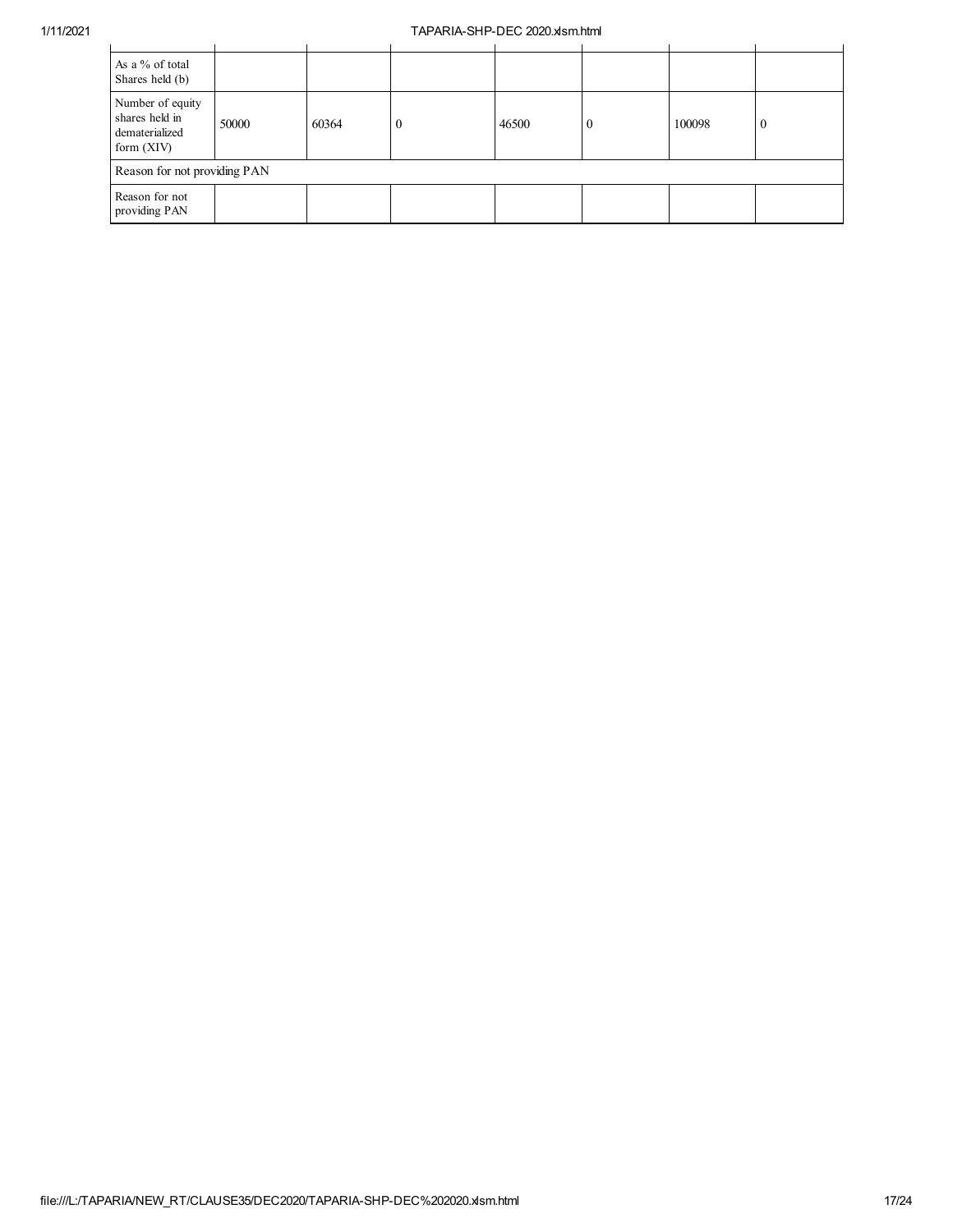|                                                                                                                                                                                         | Individuals - ii. Individual shareholders holding nominal share capital in excess of Rs. 2 lakhs. |
|-----------------------------------------------------------------------------------------------------------------------------------------------------------------------------------------|---------------------------------------------------------------------------------------------------|
| Searial No.                                                                                                                                                                             |                                                                                                   |
| Name of the<br>Shareholders (I)                                                                                                                                                         | Click here to go back                                                                             |
| PAN (II)                                                                                                                                                                                | Total                                                                                             |
| No. of fully paid<br>up equity shares<br>held (IV)                                                                                                                                      | 406152                                                                                            |
| No. Of Partly paid-<br>up equity shares<br>held (V)                                                                                                                                     |                                                                                                   |
| No. Of shares<br>underlying<br>Depository<br>Receipts (VI)                                                                                                                              |                                                                                                   |
| Total nos. shares<br>held $(VII) = (IV) +$<br>$(V)$ + $(VI)$                                                                                                                            | 406152                                                                                            |
| Shareholding as a<br>% of total no. of<br>shares (calculated<br>as per SCRR,<br>1957) (VIII) As a<br>% of $(A+B+C2)$                                                                    | 13.38                                                                                             |
|                                                                                                                                                                                         | Number of Voting Rights held in each class of securities (IX)                                     |
| Class eg: X                                                                                                                                                                             | 406152                                                                                            |
| Class eg:y                                                                                                                                                                              |                                                                                                   |
| Total                                                                                                                                                                                   | 406152                                                                                            |
| Total as a % of<br><b>Total Voting rights</b>                                                                                                                                           | 13.38                                                                                             |
| No. Of Shares<br>Underlying<br>Outstanding<br>convertible<br>securities $(X)$                                                                                                           |                                                                                                   |
| No. of Shares<br>Underlying<br>Outstanding<br>Warrants (Xi)                                                                                                                             |                                                                                                   |
| No. Of Shares<br>Underlying<br>Outstanding<br>convertible<br>securities and No.<br>Of Warrants (Xi)<br>(a)                                                                              |                                                                                                   |
| Shareholding, as a<br>% assuming full<br>conversion of<br>convertible<br>securities (as a<br>percentage of<br>diluted share<br>capital) $(XI)$ =<br>$(VII)+(X)$ As a %<br>of $(A+B+C2)$ | 13.38                                                                                             |
| Number of Locked in shares (XII)                                                                                                                                                        |                                                                                                   |
| No. $(a)$                                                                                                                                                                               |                                                                                                   |
| As a % of total<br>Shares held (b)                                                                                                                                                      |                                                                                                   |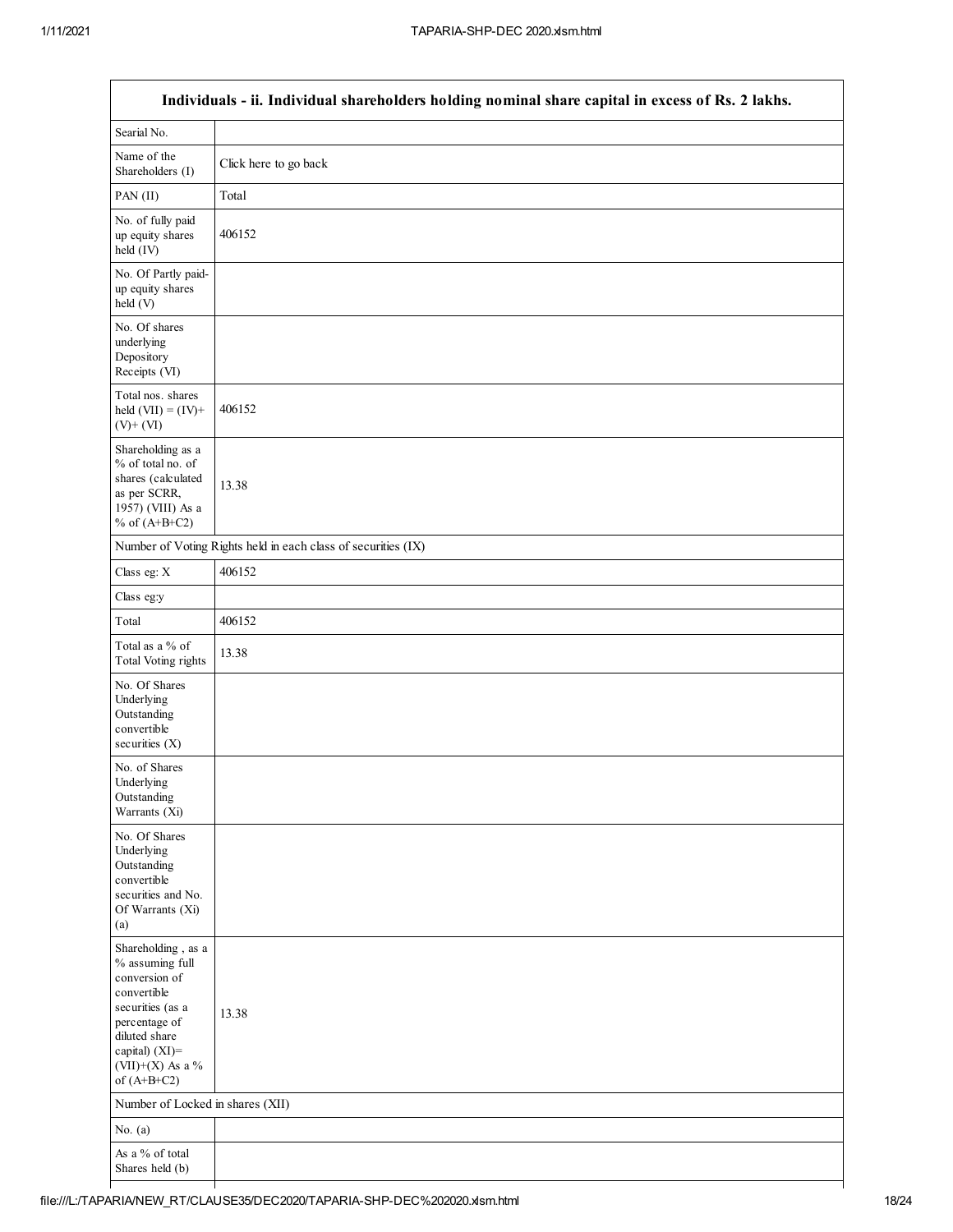| Number of equity<br>shares held in<br>dematerialized<br>form $(XIV)$ | 256962 |
|----------------------------------------------------------------------|--------|
| Reason for not providing PAN                                         |        |
| Reason for not<br>providing PAN                                      |        |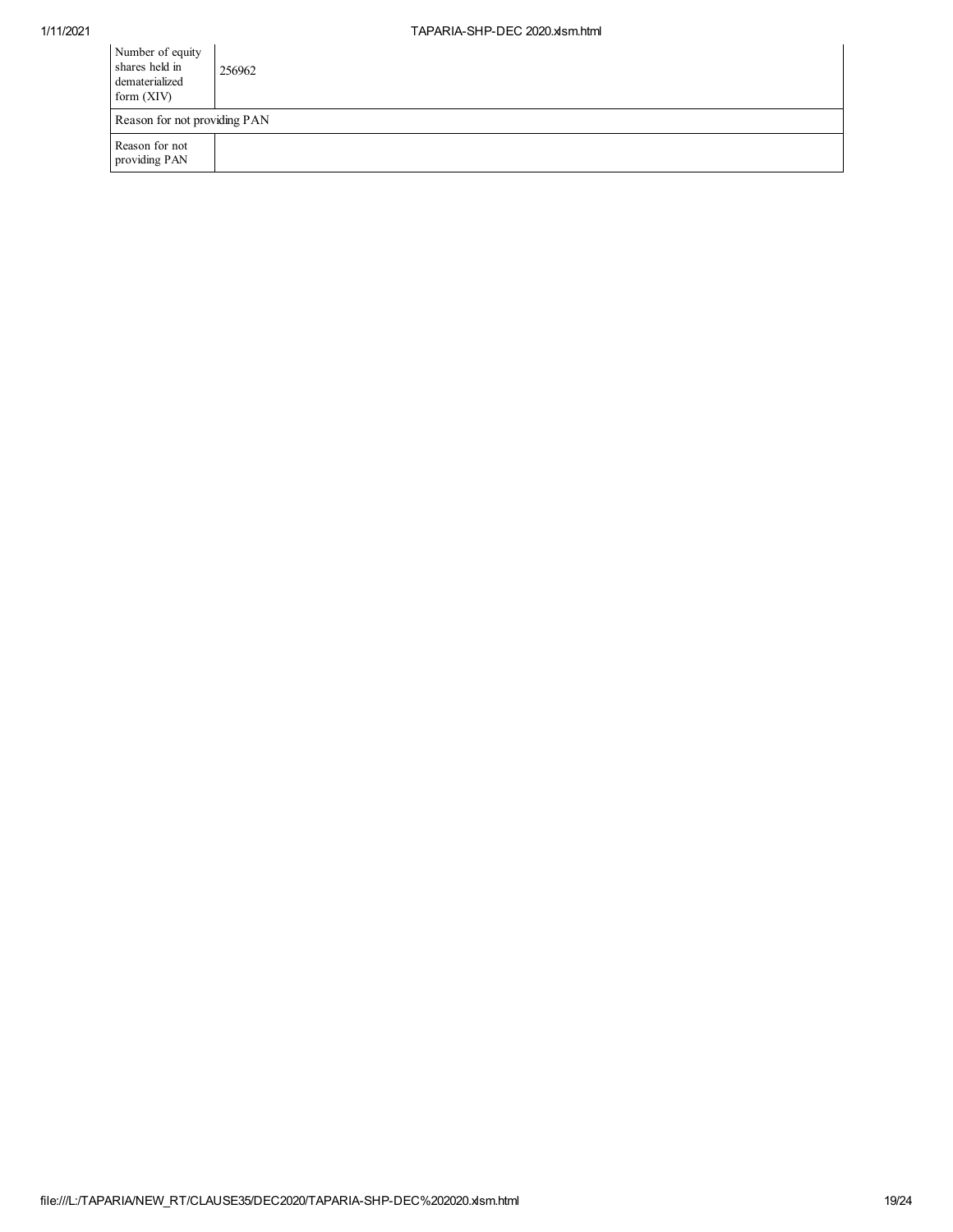|                                                                                                                      |                     |                  |                            | Any Other (specify)                                    |                                                     |                              |                                        |
|----------------------------------------------------------------------------------------------------------------------|---------------------|------------------|----------------------------|--------------------------------------------------------|-----------------------------------------------------|------------------------------|----------------------------------------|
| Searial No.                                                                                                          | $\mathbf{1}$        | $\overline{c}$   | $\overline{\mathbf{3}}$    | $\overline{4}$                                         | 5                                                   | 6                            | $\boldsymbol{7}$                       |
| Category                                                                                                             | Clearing<br>Members | Trusts           | <b>Bodies</b><br>Corporate | <b>Bodies Corporate</b>                                | <b>Bodies Corporate</b>                             | Non-Resident<br>Indian (NRI) | Director or<br>Director's<br>Relatives |
| Category / More<br>than 1 percentage                                                                                 | Category            | Category         | Category                   | More than 1 percentage of<br>shareholding              | More than 1<br>percentage of<br>shareholding        | Category                     | Category                               |
| Name of the<br>Shareholders (I)                                                                                      |                     |                  |                            | <b>SHREE</b><br>SATYANARAYAN<br><b>INVESTMENTS CO.</b> | <b>VEER</b><br><b>ENTERPRISES</b><br><b>LIMITED</b> |                              |                                        |
| $PAN$ (II)                                                                                                           |                     |                  |                            | AABCS4627H                                             | AAACV1980D                                          |                              |                                        |
| No. of the<br>Shareholders (I)                                                                                       | 1                   | $\mathbf{1}$     | $\,8\,$                    | $\mathbf{1}$                                           | 1                                                   | 3                            | $\mathbf{1}$                           |
| No. of fully paid<br>up equity shares<br>held (IV)                                                                   | 6                   | 20               | 351455                     | 46000                                                  | 274288                                              | 16684                        | 56526                                  |
| No. Of Partly paid-<br>up equity shares<br>held(V)                                                                   |                     |                  |                            |                                                        |                                                     |                              |                                        |
| No. Of shares<br>underlying<br>Depository<br>Receipts (VI)                                                           |                     |                  |                            |                                                        |                                                     |                              |                                        |
| Total nos. shares<br>held $(VII) = (IV) +$<br>$(V)$ + $(VI)$                                                         | 6                   | 20               | 351455                     | 46000                                                  | 274288                                              | 16684                        | 56526                                  |
| Shareholding as a<br>% of total no. of<br>shares (calculated<br>as per SCRR,<br>1957) (VIII) As a<br>% of $(A+B+C2)$ | $\Omega$            | $\mathbf{0}$     | 11.58                      | 1.52                                                   | 9.04                                                | 0.55                         | 1.86                                   |
| Number of Voting Rights held in each class of securities (IX)                                                        |                     |                  |                            |                                                        |                                                     |                              |                                        |
| Class eg: X                                                                                                          | 6                   | 20               | 351455                     | 46000                                                  | 274288                                              | 16684                        | 56526                                  |
| Class eg:y                                                                                                           |                     |                  |                            |                                                        |                                                     |                              |                                        |
| Total                                                                                                                | 6                   | $20\,$           | 351455                     | 46000                                                  | 274288                                              | 16684                        | 56526                                  |
| Total as a % of<br><b>Total Voting rights</b>                                                                        | $\mathbf{0}$        | $\boldsymbol{0}$ | 11.58                      | 1.52                                                   | 9.04                                                | 0.55                         | 1.86                                   |
| No. Of Shares<br>Underlying<br>Outstanding<br>convertible<br>securities $(X)$                                        |                     |                  |                            |                                                        |                                                     |                              |                                        |
| No. of Shares<br>Underlying<br>Outstanding<br>Warrants (Xi)                                                          |                     |                  |                            |                                                        |                                                     |                              |                                        |
| No. Of Shares<br>Underlying<br>Outstanding<br>convertible<br>securities and No.<br>Of Warrants (Xi)<br>(a)           |                     |                  |                            |                                                        |                                                     |                              |                                        |
| Shareholding, as a<br>% assuming full<br>conversion of<br>convertible<br>securities (as a                            |                     |                  |                            |                                                        |                                                     |                              |                                        |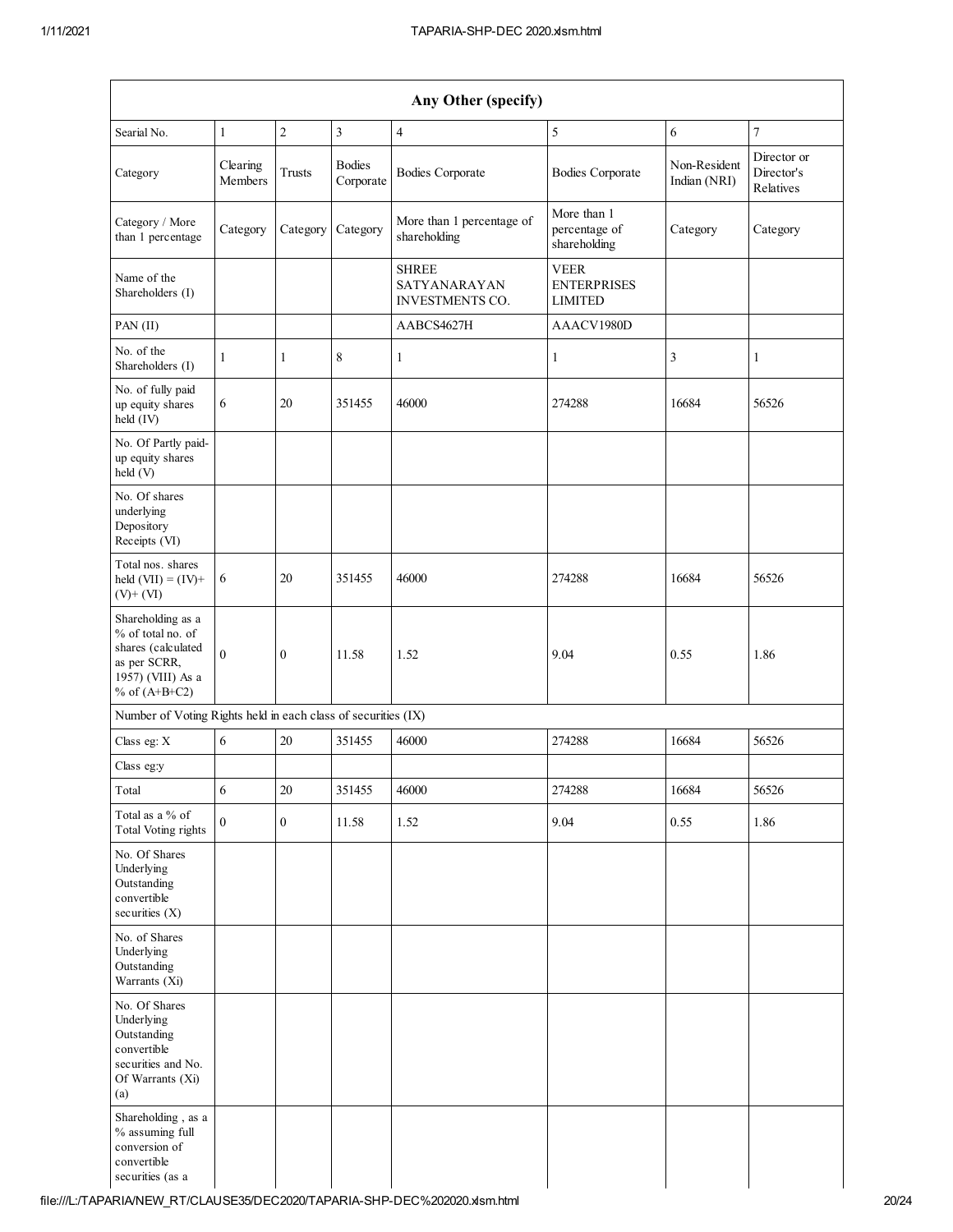| percentage of<br>diluted share<br>capital) (XI)=<br>$(VII)+(X)$ As a %<br>of $(A+B+C2)$ | $\overline{0}$ | $\overline{0}$ | 11.58 | 1.52           | 9.04         | 0.55 | 1.86     |
|-----------------------------------------------------------------------------------------|----------------|----------------|-------|----------------|--------------|------|----------|
| Number of Locked in shares (XII)                                                        |                |                |       |                |              |      |          |
| No. $(a)$                                                                               |                |                |       |                |              |      |          |
| As a % of total<br>Shares held (b)                                                      |                |                |       |                |              |      |          |
| Number of equity<br>shares held in<br>dematerialized<br>form $(XIV)$                    | 6              | $\mathbf{0}$   | 500   | $\overline{0}$ | $\mathbf{0}$ | 184  | $\bf{0}$ |
| Reason for not providing PAN                                                            |                |                |       |                |              |      |          |
| Reason for not<br>providing PAN                                                         |                |                |       |                |              |      |          |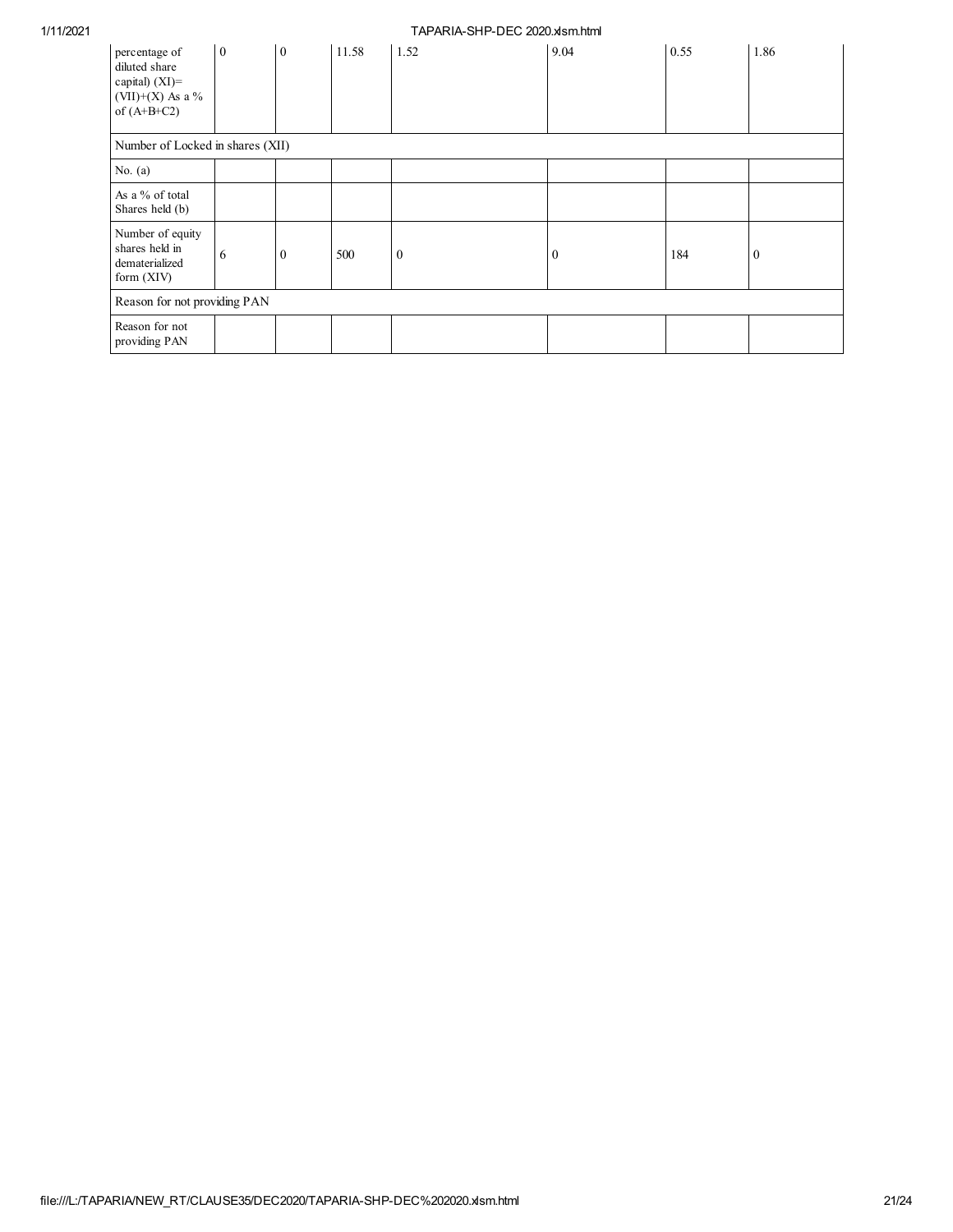| Any Other (specify)                                                                                                                                               |                                                               |                |                       |  |  |  |  |
|-------------------------------------------------------------------------------------------------------------------------------------------------------------------|---------------------------------------------------------------|----------------|-----------------------|--|--|--|--|
| Searial No.                                                                                                                                                       | $\,$ 8 $\,$                                                   | 9              |                       |  |  |  |  |
| Category                                                                                                                                                          | Director or Director's Relatives                              | <b>HUF</b>     |                       |  |  |  |  |
| Category / More<br>than 1 percentage                                                                                                                              | More than 1 percentage of shareholding                        | Category       |                       |  |  |  |  |
| Name of the<br>Shareholders (I)                                                                                                                                   | <b>VIRENDRAA BANGUR</b>                                       |                | Click here to go back |  |  |  |  |
| $PAN$ (II)                                                                                                                                                        | AELPB5548M                                                    |                | Total                 |  |  |  |  |
| No. of the<br>Shareholders (I)                                                                                                                                    | $\mathbf{1}$                                                  | $\overline{c}$ | 16                    |  |  |  |  |
| No. of fully paid<br>up equity shares<br>held (IV)                                                                                                                | 56526                                                         | 212            | 424903                |  |  |  |  |
| No. Of Partly paid-<br>up equity shares<br>held (V)                                                                                                               |                                                               |                |                       |  |  |  |  |
| No. Of shares<br>underlying<br>Depository<br>Receipts (VI)                                                                                                        |                                                               |                |                       |  |  |  |  |
| Total nos. shares<br>held $(VII) = (IV) +$<br>$(V)$ + $(VI)$                                                                                                      | 56526                                                         | 212            | 424903                |  |  |  |  |
| Shareholding as a<br>% of total no. of<br>shares (calculated<br>as per SCRR,<br>1957) (VIII) As a<br>% of $(A+B+C2)$                                              | 1.86                                                          | 0.01           | 14                    |  |  |  |  |
|                                                                                                                                                                   | Number of Voting Rights held in each class of securities (IX) |                |                       |  |  |  |  |
| Class eg: X                                                                                                                                                       | 56526                                                         | 212            | 424903                |  |  |  |  |
| Class eg:y                                                                                                                                                        |                                                               |                |                       |  |  |  |  |
| Total                                                                                                                                                             | 56526                                                         | 212            | 424903                |  |  |  |  |
| Total as a % of<br>Total Voting rights                                                                                                                            | 1.86                                                          | 0.01           | 14                    |  |  |  |  |
| No. Of Shares<br>Underlying<br>Outstanding<br>convertible<br>securities (X)                                                                                       |                                                               |                |                       |  |  |  |  |
| No. of Shares<br>Underlying<br>Outstanding<br>Warrants (Xi)                                                                                                       |                                                               |                |                       |  |  |  |  |
| No. Of Shares<br>Underlying<br>Outstanding<br>convertible<br>securities and No.<br>Of Warrants (Xi)<br>(a)                                                        |                                                               |                |                       |  |  |  |  |
| Shareholding, as a<br>% assuming full<br>conversion of<br>convertible<br>securities (as a<br>percentage of<br>diluted share<br>capital) (XI)=<br>(VII)+(X) As a % | 1.86                                                          | 0.01           | 14                    |  |  |  |  |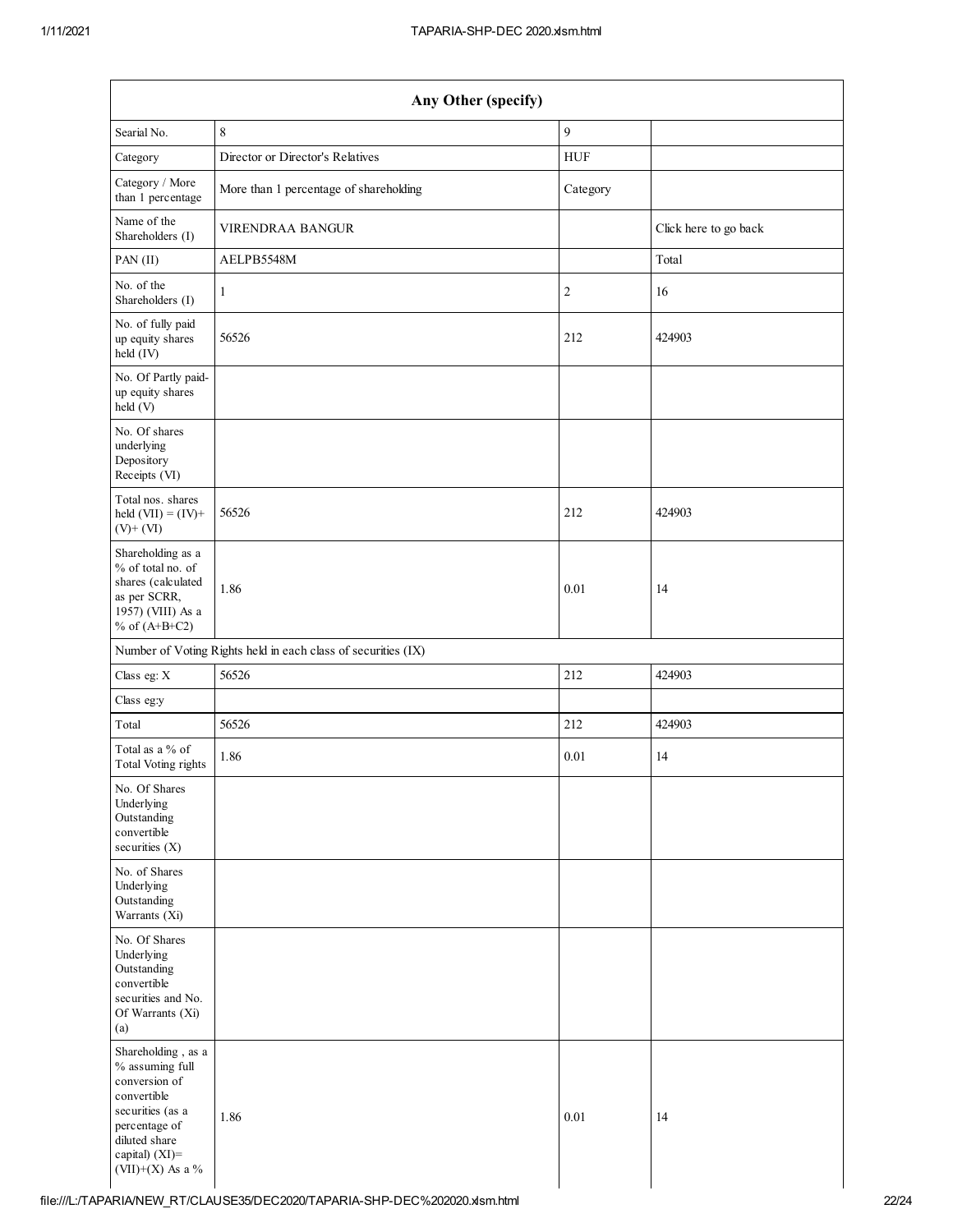| of $(A+B+C2)$                                                        |          |     |     |  |  |  |  |
|----------------------------------------------------------------------|----------|-----|-----|--|--|--|--|
| Number of Locked in shares (XII)                                     |          |     |     |  |  |  |  |
| No. $(a)$                                                            |          |     |     |  |  |  |  |
| As a % of total<br>Shares held (b)                                   |          |     |     |  |  |  |  |
| Number of equity<br>shares held in<br>dematerialized<br>form $(XIV)$ | $\theta$ | 212 | 902 |  |  |  |  |
| Reason for not providing PAN                                         |          |     |     |  |  |  |  |
| Reason for not<br>providing PAN                                      |          |     |     |  |  |  |  |